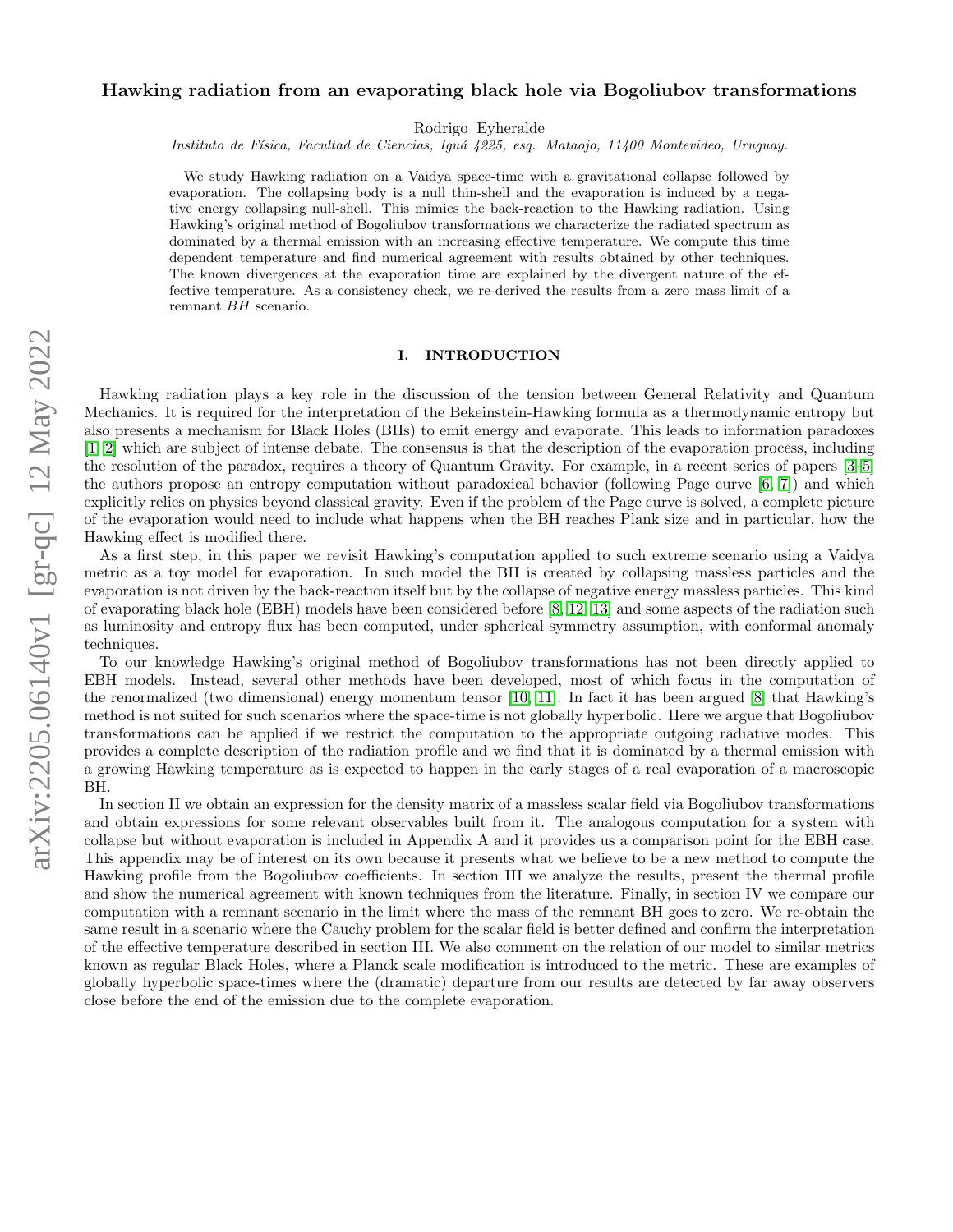<span id="page-1-1"></span>

FIG. 1: Penrose-Carter diagram for metric [\(1\)](#page-1-0).  $v_{s1}$  and  $v_{s2}$  are the null coordinates at  $I^-$  of the first and second shell, respectively. Light rays sent in before  $v_{02}$  or after  $v_{s2}$  reach  $r = 0$  and bounce back to  $I^+$ , whereas rays sent in between get trapped in the BH interior. Highlighted regions are Minkowski regions  $(I, IV&V)$ , exterior Schwarzschild (II) and the trapped surfaces region (III) between the apparent and even horizons.

# <span id="page-1-2"></span>II. PARTICLE EMISSION

As a simple model of collapse and evaporation we consider the Vaidya metric given by the line element

<span id="page-1-0"></span>
$$
ds^{2} = -\left(1 - \frac{2M(v)}{r}\right)dv^{2} + 2dvdr + r^{2}d\Omega^{2},
$$
\n(1)

with

$$
M(v) = M\left[\theta(v - v_{s1}) - \theta(v - v_{s2})\right].\tag{2}
$$

The parameter  $v_{s1}$  represents the position of a collapsing shell (using ingoing Eddington–Finkelstein/advanced time coordinates at  $I^-$ ) with energy M whereas  $v_{s2} > v_{s1}$  represents the position of a second shell with energy  $-M$ . This geometry includes an apparent horizon at  $r = 2M$  between the arrival of the first and second shell. There is also an event horizon  $(H^+)$  formed by the past of the outward null rays that arrive at the singularity exactly when the second shell does. They meet at the *evaporation point*  $i_e$  and from there a Cauchy horizon (C) expands towards  $I^+$ . We will refer as *evaporation time* to the retarded time in  $I^+$  of the null rays coming from  $i_e$ . In this "sandwich" [\[12\]](#page-19-0) space-time (see Figure [1\)](#page-1-1) we will refer to the Minkowski regions as I (inside the first shell), IV (outside the second shell) and V (after evaporation); II will be the Schwarzschild region outside the apparent horizon and III the region of trapped surfaces outside  $H^+$ .

On the above metric we would like to study Hawking radiation corresponding to a massless scalar field using Hawking's original method of Bogoliubov transformations [\[9\]](#page-18-8). In this method two quantizations of the fields in the fixed background metric [\(1\)](#page-1-0) are compared. One is the *in* construction, which is the quantization associated with the preferred vacuum for observers in the far past and whose one particle Hilbert space is spanned by positive frequency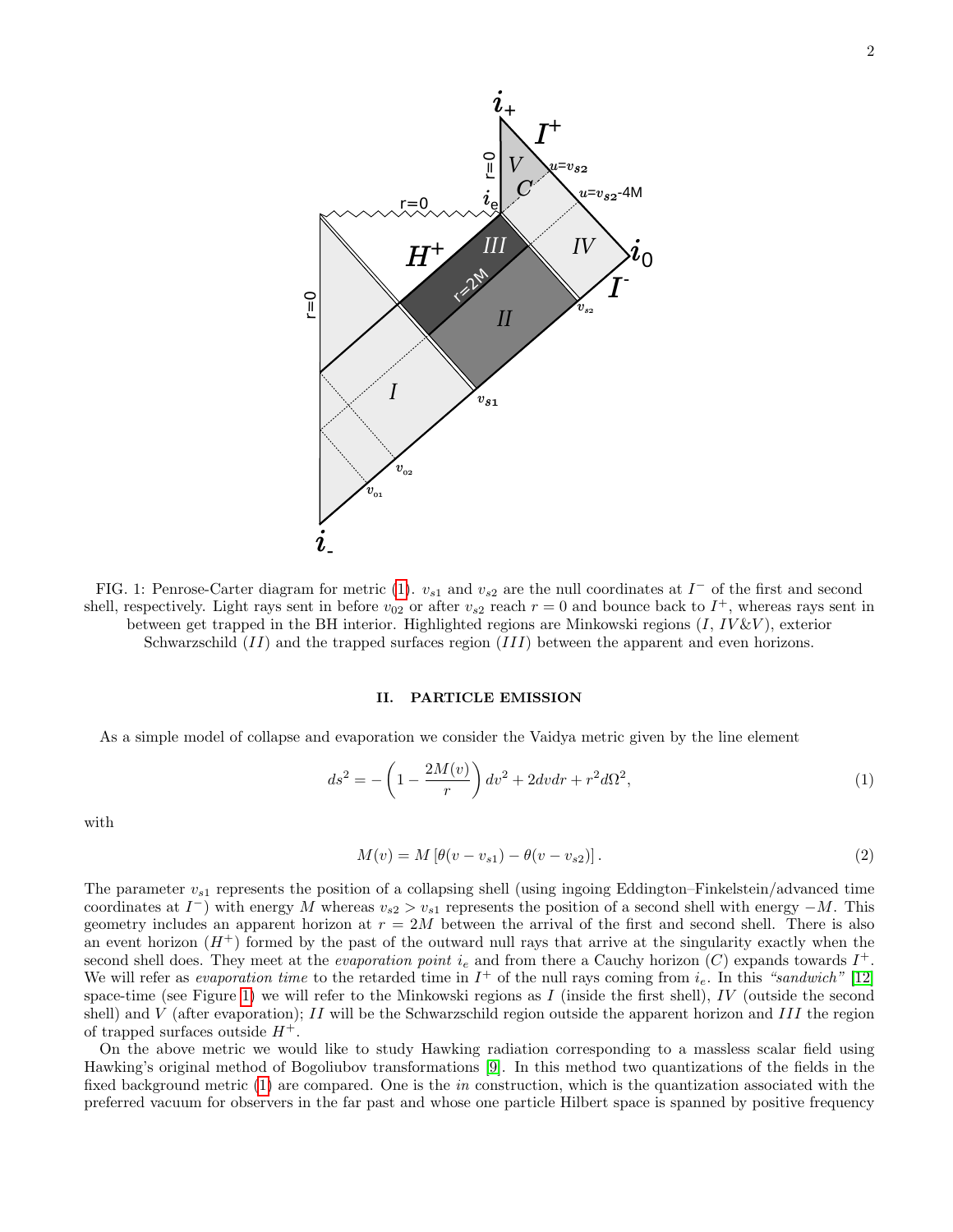spherical modes

<span id="page-2-1"></span>
$$
\psi_{lm\omega'}^{in}(r,v,\theta,\phi) = \frac{\phi_{l\omega'}(v,r)}{r\sqrt{4\pi\omega'}} Y_l^m(\theta,\phi), \quad \omega' > 0,
$$
\n(3)

which are given by the asymptotic form

$$
\phi_{l\omega'}(v,r) \underset{r \to \infty}{\longrightarrow} e^{-i\omega'v},\tag{4}
$$

at  $I^-$ . The other quantization is the *out-int* construction corresponding to the preferred vacuum for observers in the far future (or at the Horizon) and whose one particle Hilbert space is spanned by positive frequency out modes

<span id="page-2-0"></span>
$$
\chi_{lm\omega}^{out}(r, u, \theta, \phi) = \frac{\chi_{l\omega}(u, r)}{r\sqrt{4\pi\omega}} Y_l^m(\theta, \phi), \quad \omega > 0.
$$
\n(5)

with asymptotic form

$$
\chi_{l\omega}(u,r) \underset{r \to \infty}{\longrightarrow} e^{-i\omega u},\tag{6}
$$

at  $I^+$  which vanish at the event horizon  $(H^+)$  plus *int* modes that vanish at  $I^+$  and register at  $H^+$ . Here u is the outgoing Eddington-Finkelstein/retarded time coordinate. We argue that this modes are well defined across the Cauchy horizon  $(C)$  and span a subspace of radiative solutions outside  $H^+$  which are enough to describe the Hawking effect. We present the argument in subsection [II B](#page-3-0) and provided detailed calculations in appendix [B.](#page-16-0)

# A. Near-Horizon approximation

The Hawking effect only depends on the relation between the creation and annihilation operators associated to the out and the in modes so the int modes can be traced out. This relation is given by the Bogoliubov coefficients [\[9\]](#page-18-8),

$$
\alpha_{lm\omega,l'm'\omega'} = \left\langle \chi_{lm\omega}^{out}, \psi_{l'm'\omega'}^{in} \right\rangle,\tag{7}
$$

$$
\beta_{lm\omega,l'm'\omega'} = -\left\langle \chi_{lm\omega}^{out}, (\psi_{l'm'\omega'}^{in})^* \right\rangle \tag{8}
$$

written as Klein Gordon (K-G) product of the modes which allows to compute them in any Cauchy surface. In particular the  $\beta$  coefficients encode the information about the particle content of the *in* vacuum seen by observes in the out region. There, the state is represented by the density matrix [\[9\]](#page-18-8)

$$
\rho_{l_1m_1\omega_1,l_2m_2\omega_2} = \sum_{l',m'} \int_0^\infty d\omega' \beta_{l_1m_1\omega_1,l'm'\omega'} \beta_{l_2m_2\omega_2,l'm'\omega'}^* ,\tag{9}
$$

whose diagonal is the flux of emitted particles  $N_{lm\omega} = \rho_{lm\omega,lm\omega}$ .

Since the K-G product is invariant under change of Cauchy surface we chose to compute it at  $I^-$ , which requires the projection of the out modes to the past. This is a difficult calculation because this modes are governed by the wave equation

<span id="page-2-2"></span>
$$
\left[-4\frac{\partial^2}{\partial u \partial v} - V_l(r, M(v))\right]\phi_{l\omega'} = 0\tag{10}
$$

where  $\pm V_l(r, M) = \pm (1 - \frac{2M}{r}) \left[ \frac{l(l+1)}{r^2} \right]$  $\frac{d(n+1)}{n^2} + \frac{2M}{n^3}$  acts as a the "centrifugal potential" with + for region II and - for region  $III<sup>1</sup>$ . However in the *near-horizon approximation* the potential is neglected and geometric optics can be used to trace wave solutions as they propagate between Cauchy surfaces. In particular, the trajectory of null rays control the phase of the waves. From here on we will consider such assumption but it should be pointed out that it is valid only near the apparent horizon (interface of regions II and III), from where it draws its name, also for  $l = 0$  modes

<sup>&</sup>lt;sup>1</sup> The sign arises because the u Eddington-Finkelstein coordinate grows as one approaches the apparent horizon in both regions II and III.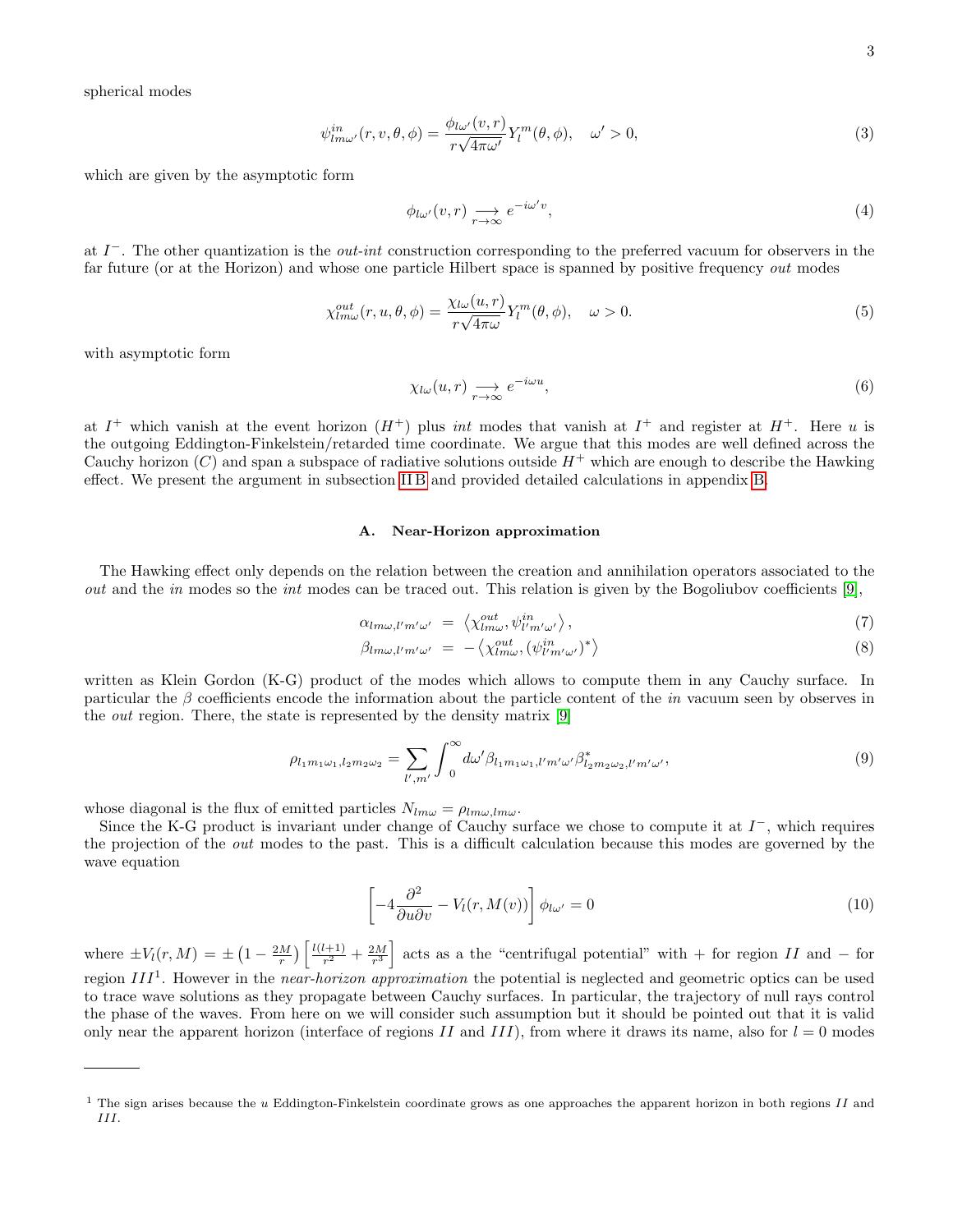<span id="page-3-1"></span>

FIG. 2: Retarded time coordinate  $U(v)$  for the outgoing rays that left  $I^-$  before the formation of the event horizon  $(v < v_{02})$  in region I). Highlighted is the region of rays coming out of region III  $(v_{s2} - 4M < U(v) < v_{s2})$ . The lower bound (dashed line) is the asymptotic past behavior  $(U(v) \to v)$  where rays propagate far from the BH. Everything is presented in units of 4M and plotted for  $\Delta v_s = 10$ .

in the Minkowski regions  $(I, IV \text{ and } V)$  and at early times in region II. On the other hand, it is a bad approximation near  $i_e$  in region III, where the potential diverges. Correction the this approximation are expected to appear in the form of frequency dependent gray body factors as in the original Hawking calculation [\[9\]](#page-18-8). In what follow we reduce our study to the s-modes  $(l = 0)$  in order for the approximation to be exact in the Minkowski regions I, IV and V. This extra assumption also reduces the problem to an effective two dimensional problem and introduces a conformal symmetry in the wave equation allowing the use of conformal anomaly techniques to compute some observables of the quantum field, as we discuss in subsection [III A.](#page-7-0) This provides a comparison point to check the consistency of our calculation and we will make extensive use of it in the next section.

Applying geometric optics to trace the modes requires the description the light ray trajectories. Geometry [\(1\)](#page-1-0) has three families of radial light rays leaving  $I^-$  with coordinate v. For

$$
v < v_{02} = v_{s1} - 4M - 4MW\left[-\exp\left(-1 - \Delta v_s\right)\right]
$$
\n(11)

the rays bounce through  $r = 0$  and arrive at  $I^+$  with outgoing Eddington–Finkelstein coordinate (see Figure [2\)](#page-3-1)

<span id="page-3-2"></span>
$$
U(v) = v_{s2} - 4M - 4MW \left[ \frac{v_{s1} - v - 4M}{4M} \exp\left(\frac{v_{s2} - v - 4M}{4M}\right) \right]
$$
 (12)

where W is the principal branch of the Lambert W function<sup>2</sup> and  $\Delta v_s = \frac{v_{s2}-v_{s1}}{4M}$ . A second family is formed by rays with  $v_{02} < v < v_{s2}$  which fall into the singularity and a third family of rays with  $v > v_{s2}$  move through flat space-time, reach  $r = 0$  after evaporation and bounce to  $I^+$  with  $U(v) = v$ . The ray at  $v = v_{02}$  defines the position of the event and Cauchy horizons and the one at  $v = v_{01} = v_{s1} - 4M$  identify the position of the apparent horizon.

# <span id="page-3-0"></span>B. Bogoliubov coefficients

The near-horizon approximation together with the imposition of regularity at  $r = 0$  and continuity at the shells as Israel matching conditions [\[14\]](#page-19-3) or by Penrose copy-paste formalism (see references in [\[15\]](#page-19-4)) allow us to project radiative

<sup>&</sup>lt;sup>2</sup> The Lambert W function is defined as the inverse of  $f(x) = x \exp(x)$ . It is a multivalued function with branches  $W_{k \in \mathbb{Z}}$ . In this paper we refer always to the principal branch (W  $\equiv W_0$ ) which is the analytic extension of the real  $f^{-1}$  in the domain  $(-1/e, +\infty)$  and range  $(-1, +\infty)$ . The real inverse with domain  $(-1/e, 0)$  and range  $(-\infty, -1)$  corresponds to the branch  $W_{-1}$ .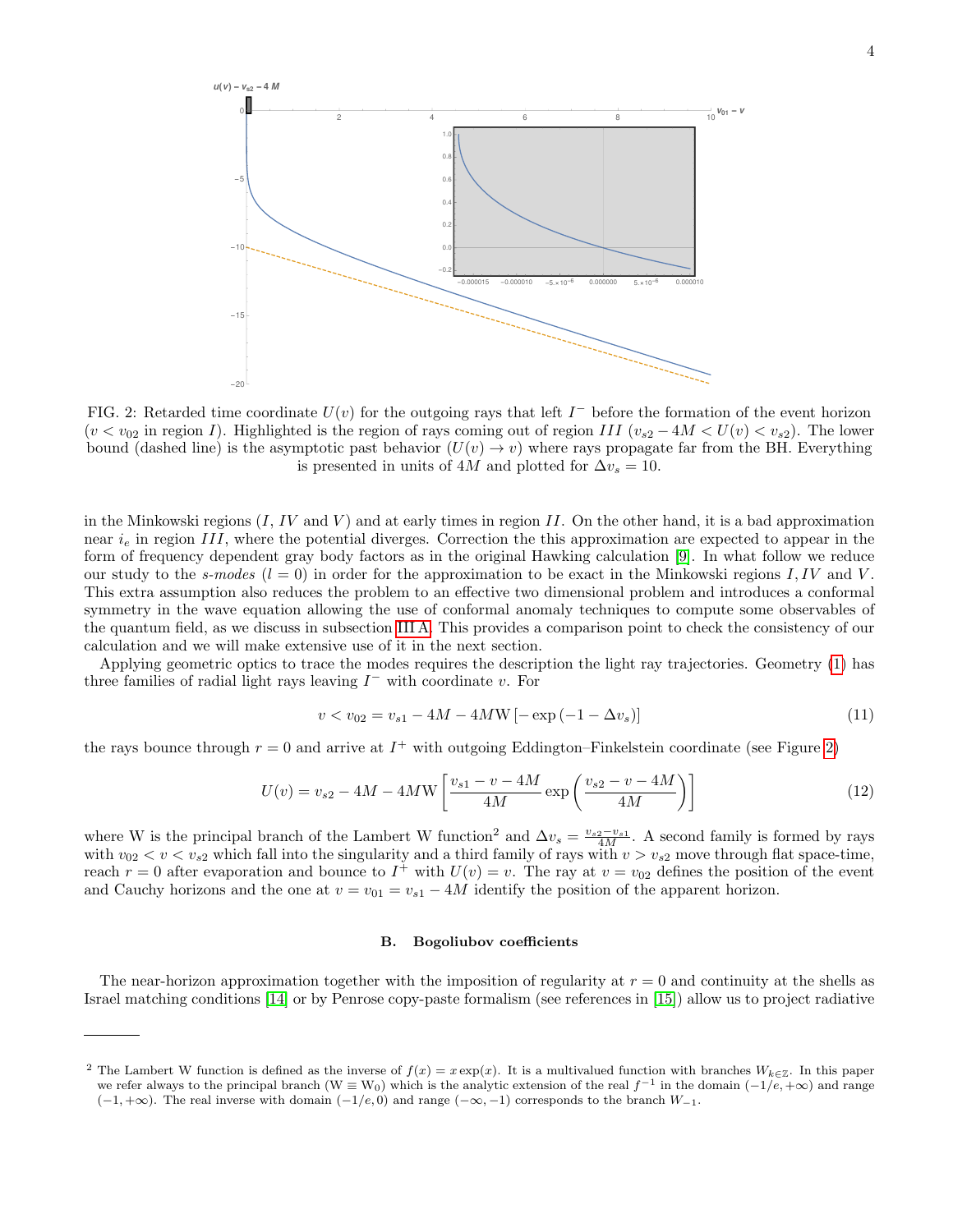modes throughout the exterior of the BH horizon  $H^+$ . This is key for the computation of Bogoliubov coefficients. Detailed calculations are provided in appendix [B](#page-16-0) and the relevant results are shown in what follows.

The s-modes in the out construction defined by [\(5\)](#page-2-0) acquire the form

$$
\chi_{00\omega}^{out}(r,v,\theta,\phi) \equiv \chi_{\omega}^{out}(r,v) = \frac{1}{4\pi r \sqrt{\omega}} \times \begin{cases} e^{-i\omega u} - e^{-i\omega v}, & v > v_{s2} & (IV\&V) \\ e^{-i\omega \hat{U}(\bar{u},v_{s2})} - e^{-i\omega v_{s2}}, & v_{s2} > v > v_{s1} & (II\&III) \\ e^{-i\omega U(u)} - e^{-i\omega v_{s2}}, & v_{s1} > v > v_{02} & (I) \\ e^{-i\omega U(u)} - e^{-i\omega U(v)}, & v < v_{02} & (I) \end{cases}
$$
(13)

in the bulk, where  $\bar{u} = v - 2r - 4M \ln \Big|$  $\frac{r-2M}{2M_0}$  is the outgoing Eddington-Finkelstein coordinate in regions II and III while  $u = v - 2r$  is the retarded time in regions I and IV&V. The auxiliary function  $\hat{U}$  is defined by [\(B8\)](#page-17-0). On the other hand, any *int* spherically symmetric mode  $\chi^{int}(r, v)$  given by

$$
r\chi^{int}(r,v)\to F(v)
$$
\n(14)

at  $H^+$  and vanishing at  $I^+$  also vanishes in regions  $I, IV&V$  while keeping the form  $\chi^{int}(v) = F(v)/r$  in regions II and III provided it fulfills the continuity condition  $F(v_{02}) = F(v_{s2}) = 0$ . Notice that the *out* modes reduce to

$$
\chi_{\omega}(v) = \frac{1}{4\pi r\sqrt{\omega}} \left( e^{-i\omega v_{s2}} - e^{-i\omega v} \right) \tag{15}
$$

at the Cauchy horizon C and this guaranties its continuity across  $H^+ \cup C$ . Considering the Cauchy surface

$$
\Sigma = H^+ \cup C \cup I^+|_{u
$$

the previous calculation shows that *out* modes register at  $C \cup I^+|_{u while *int* modes register only at  $H^+$ . Therefore$ they are orthogonal with respect to the K-G product and this allows to trace out the *int* modes to compute the density matrix of the radiation as in the original Hawking calculation.

To confirm the consistency of the method we can project the in modes [\(3\)](#page-2-1) to the bulk (outside  $H^+$ ) under the same approximations and obtain

$$
\psi_{\omega'}(r,v) = \frac{1}{4\pi r \sqrt{\omega'}} \times \begin{cases} e^{-i\omega'v} - e^{-i\omega'u}, & v < v_{s1} \ (I) \\ e^{-i\omega'v} - e^{-i\omega'\hat{U}(\bar{u}, v_{s1})}, & v_{s2} > v > v_{s1} \ (II\&III) \\ e^{-i\omega'v} - e^{-i\omega'\hat{U}(u)}, & v > v_{s2} \ (IV) \end{cases} \tag{16}
$$

where  $\tilde{U}(u)$  is analogous to  $U(v)$  and is given by [\(B23\)](#page-18-9). Again, the restriction to  $H^+ \cup C$  gives a continuous function even in the evaporation point  $i_e$ . This construction shows the computation of the K-G product between an *out* and an in mode is well defined at  $\Sigma$  and then it can be projected back to  $I^-$ . The projection of in modes to the future of C is ill defined and is discussed in appendix [B,](#page-16-0) but it doesn't affect the computation of the relevant Bogoliubov coefficients that we present in what follows.

The projection of *out* s-modes to  $I^-$  allow us to compute the Bogoliubov coefficient

<span id="page-4-0"></span>
$$
\beta_{\omega\omega'} = \frac{1}{2\pi} \sqrt{\frac{\omega'}{\omega}} \left[ \int_{-\infty}^{v_{02}} dv \left( e^{-i\omega v_{s2}} - e^{-i\omega U(v)} \right) e^{-i\omega' v} + \int_{v_{s2}}^{+\infty} dv \left( e^{-i\omega v_{s2}} - e^{-i\omega v} \right) e^{-i\omega' v} \right]. \tag{17}
$$

The divergent nature of such integrals comes from the fact that we are considering delta normalized modes. For this reason it is convenient to consider wave-packets localized in both frequency and time. For example the set  $\{\chi_{n\omega_j}\}$ given by

<span id="page-4-1"></span>
$$
\chi_{n\omega_{j}}^{out} = \frac{1}{\sqrt{\epsilon}} \int_{j\epsilon}^{(j+1)\epsilon} d\omega e^{u_{n}\omega i} \chi_{\omega}^{out}, \qquad (18)
$$

is a countable orthonormal basis of packets centered in time  $u_n = \frac{2\pi n}{\epsilon}$ , and in frequency  $\omega_j = (j + \frac{1}{2})\epsilon$ . Each wavepacket include a narrow set of frequencies and is heavily peaked around  $u_n$  but it includes a tail expanding the entire range of time u. This is an inescapable feature of this method and will be shown to be relevant in the calculation.

Choosing  $\epsilon \ll \omega_i$  the  $\beta$  coefficient for a wave packet can be approximated by

$$
\beta_{\omega_j\omega'}(u_n) \sim I_{vv_{s2}}
$$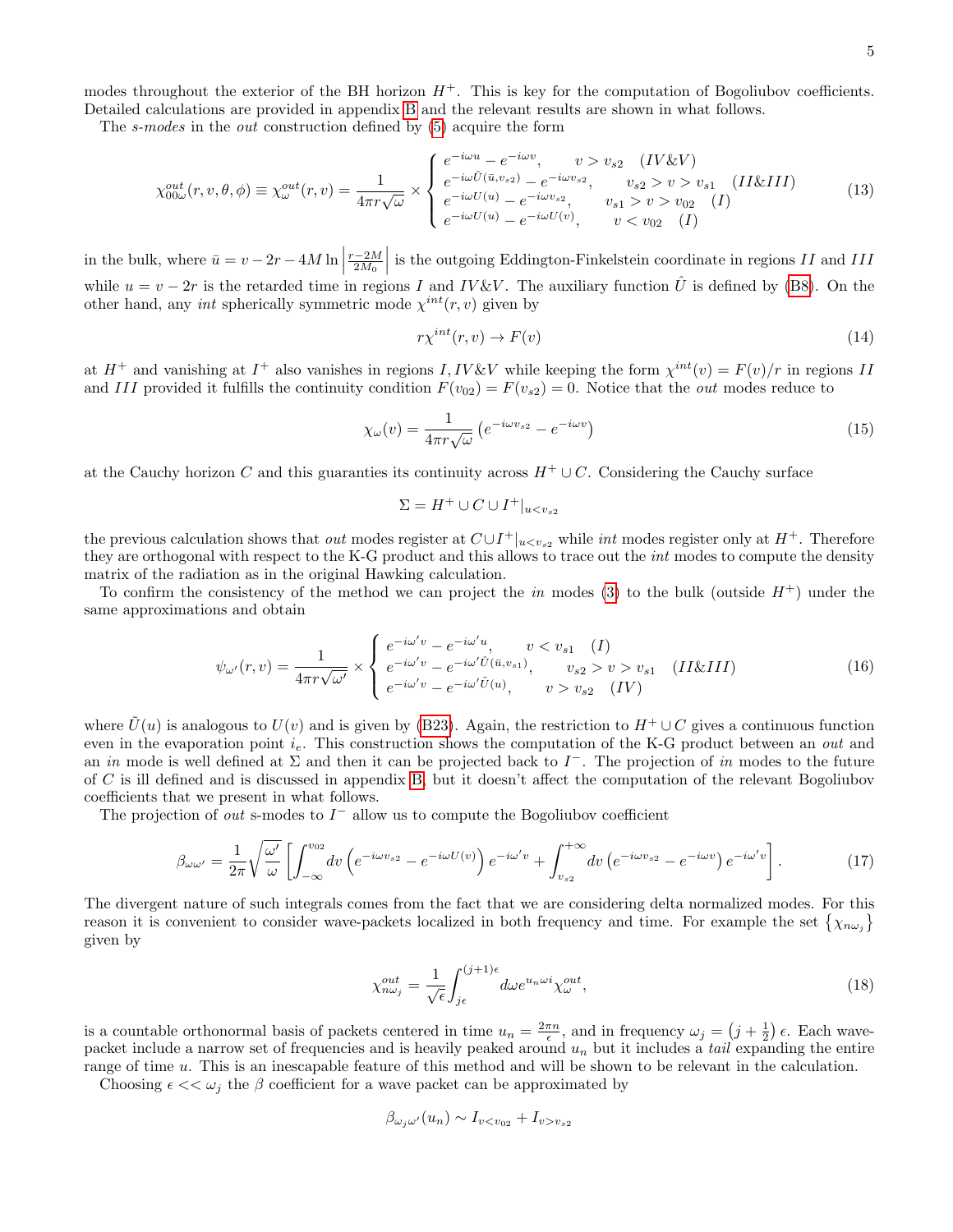where

<span id="page-5-0"></span>
$$
I_{v
$$

$$
I_{v>v_{s2}} = \frac{1}{2\pi} \sqrt{\frac{\omega'\epsilon}{\omega_j}} \int_{v_{s2}}^{+\infty} dv \left( e^{i\omega_j \left[u_n - v_{s2}\right]} \text{sinc}\left[(u_n - v_{s2})\epsilon/2\right] - e^{i\omega_j \left[u_n - v\right]} \text{sinc}\left[(u_n - v)\epsilon/2\right] \right) e^{-i\omega' v} . \tag{20}
$$

The second contribution [\(20\)](#page-5-0) to the integral doesn't know about the collapse and falls rapidly with  $n$  away from  $u_n = v_{s2}$ . To see this we can use the freedom in the definition of u to choose  $u_n - v_{s2} = \frac{2n\pi}{\epsilon}$  and the c.o.v.  $y = (v - v_{s2})\epsilon/2$ . Then the contribution becomes<sup>3</sup>

<span id="page-5-1"></span>
$$
I_{v>v_{s2}} = \frac{e^{i(2j+1)n\pi - i\omega' v_{s2}}}{\pi \epsilon} \sqrt{\frac{\omega'}{j+1/2}} \int_0^{+\infty} dy \left( \operatorname{sinc} \left[ n\pi \right] - e^{-i(2j+1)y} \operatorname{sinc} \left[ n\pi - y \right] \right) e^{-i\frac{2\omega'}{\epsilon}y} =
$$
  

$$
= \frac{e^{-i\omega' u_n}}{2\pi \epsilon} \sqrt{\frac{\omega'}{j+1/2}} \left( \operatorname{Ei} \left[ 2n\pi (j+\omega'/\epsilon)i \right] - \operatorname{Ei} \left[ -2n\pi (j+1+\omega'/\epsilon)i \right] + \delta_{n0} \frac{\epsilon}{\omega'} \right)
$$
(21)

where Ei is the Exponential integral function with the asymptotic behavior

$$
Ei(z) = \frac{e^z}{z} \left[ \sum_{k=0}^{n} \frac{k!}{z^k} + O^{\infty} \left( z^{-n-1} \right) \right].
$$
 (22)

From now on we neglect  $I_{v>v_{s2}}$ .

To evaluate the first contribution [\(19\)](#page-5-0) we use the integration variable

$$
z \equiv \frac{v_{s1} - v - 4M}{4M} \exp\left(\frac{v_{s2} - v - 4M}{4M}\right),\tag{23}
$$

with range  $[-e^{-1}, +\infty)$  whose inverse is

$$
v = v_{01} - 4MW\left(ze^{-\Delta v_s}\right). \tag{24}
$$

Considering only this contribution to the Bogoliubov coefficient and choosing  $u_n - v_{s2} = 2n\pi/\epsilon$ , the expression for the  $\beta$  coefficient is

$$
\beta_{\omega_j\omega'}(n) \sim \frac{4Me^{-i4M\omega'v_{01}+i\omega_j\frac{2\pi n}{\epsilon}}}{2\pi} \sqrt{\frac{\omega'\epsilon}{\omega_j}} \int_{-e^{-1}}^{+\infty} \frac{dz}{z} \frac{W\left(ze^{-\Delta v_s}\right)e^{i4M\omega'W\left(ze^{-\Delta v_s}\right)}}{\left[1+W\left(ze^{-\Delta v_s}\right)\right]} \left[\delta_{n0} - e^{i4M\omega_j\left[1+W(z)\right]}\text{sinc}\left(n\pi + \left[1+W(z)\right]2M\epsilon\right)\right]
$$
\n
$$
(25)
$$

From here on we can exclude the case  $n = 0$  since it correspond to radiation coming from the evaporation point  $i_e$  and we don't expect the model to accurately describe particle emission there. The analytic extension of  $W(z)$  has a branch cut in  $z \in (-\infty, -e^{-1})$  and the integrand presents no other poles so it can be Wick-rotated<sup>4</sup> to the contour

<span id="page-5-2"></span>
$$
z[t] = -e^{-1} + ie^t, \quad t \in \mathbb{R}.
$$
\n(26)

Finally,

$$
\beta_{\omega_j\omega'}(n) = \frac{-i4Me^{-i4M\omega'v_{01}+i\omega_j\frac{2\pi n}{\epsilon}}}{2\pi} \sqrt{\frac{\omega'\epsilon}{\omega_j}} \int_{-\infty}^{+\infty} \frac{dte^t W\left(z[t]e^{-\Delta v_s}\right) e^{i4M\omega' W\left(z[t]e^{-\Delta v_s}\right)} e^{i4M\omega_j[1+W(z[t])]}}{\bar{z}[t]\left[1+W\left(z[t]e^{-\Delta v_s}\right)\right]} \operatorname{sinc}\left(n\pi+[1+W\left(z[t]\right)\right]2M\epsilon). \tag{27}
$$

This coefficients are the building blocks for the observables we will compute in the rest of the section.

.

<sup>&</sup>lt;sup>3</sup> Notice that the  $\epsilon$  parameter in [\(21\)](#page-5-1) can be absorbed in  $\omega'$  since the observables of interest such as  $N_{\omega_j}$  involve an extra integration in  $\omega' > 0$ .

<sup>&</sup>lt;sup>4</sup> In [\[16\]](#page-19-5) it is argued that Wick rotations is ambiguous in this kind of integral expressions if done for monochromatic spherical waves and can lead to erroneous results. Therefore the use of a wave packets basis is mandatory at this point of the calculation.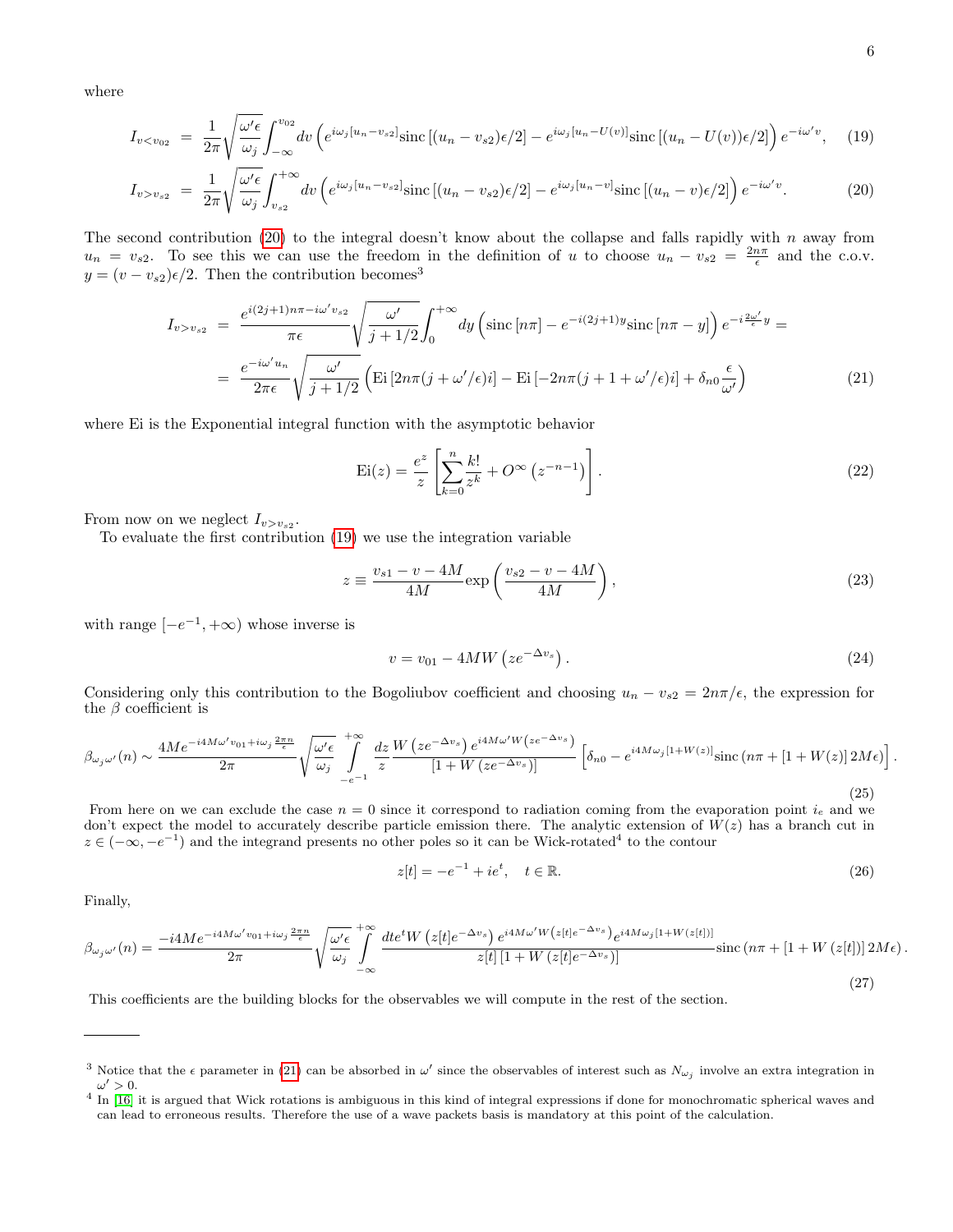<span id="page-6-0"></span>

FIG. 3: Complex function resulting from the composition of the analytic extension of  $W(z)$  with  $z[t]$ .

### C. Density matrix, particles flux and luminosity

From Bogoliubov coefficients we can obtain the density matrix  $\rho$  which, in principle, has the complete information of the mixed state corresponding to the Hawking radiation.

Since W is the analytic extension of the Lambert function (therefore  $W^*(z) = W(z^*))$  and  $Im[W(z|t|e^{-\Delta v_s})]$  is positive for all t (see Figure [3\)](#page-6-0), the  $\omega'$  integral in

$$
\rho_{\omega_j\omega_k}=\int_{\ 0}^{\infty} \! d\omega' \beta_{\omega_j\omega'}\beta^*_{\omega_k\omega'}
$$

can be computed inverting the order of integration. We get

<span id="page-6-1"></span>
$$
\rho_{\omega_j \omega_k}(n) = \frac{1}{2\pi^2 \sqrt{(2j+1)(2k+1)}} \iint_{-\infty}^{+\infty} dt d\bar{t} G(t, \bar{t}, \Delta v_s) e^{i4M\omega_j[1+W(z[t])] - i4M\omega_k[1+W(z[\bar{t}])])} \times \times \operatorname{sinc}\left(n\pi + [1+W(z[t])] \right) 2M\epsilon) \operatorname{sinc}\left(n\pi + [1+W(z[\bar{t}])] \right) 2M\epsilon).
$$
\n(28)

where

$$
G(t,\bar{t},\Delta v_s) = \frac{-1e^t e^{\bar{t}} W\left(z[t]e^{-\Delta v_s}\right) W\left(z[\bar{t}\right]^* e^{-\Delta v_s}\right)}{z[t]z^*[\bar{t}]\left[1+W\left(z[t]e^{-\Delta v_s}\right)\right]\left[1+W\left(z[\bar{t}\right]^* e^{-\Delta v_s}\right)\left[W\left(z[t]e^{-\Delta v_s}\right)-W\left(z[\bar{t}\right]^* e^{-\Delta v_s}\right)\right]^2}.
$$
\n(29)

All the information of the mixed state is encoded in this density matrix, at least in the near-horizon approximation. In particular, the diagonal of  $\rho$  is the particle flux  $(N_\omega)$  and can be used to compute the luminosity  $(L)$  from

$$
L(n)\frac{2\pi}{\epsilon} = \sum_{j} \hbar \omega_j N_{\omega_j} = \sum_{j} \hbar \omega_j \rho_{\omega_j \omega_j}.
$$
\n(30)

The summation over frequencies can be computed inside the integral to get

<span id="page-6-2"></span>
$$
L(n)\frac{2\pi}{\epsilon} = \frac{\hbar\epsilon}{4\pi^2} \iint\limits_{-\infty}^{+\infty} dt d\bar{t} G(t,\bar{t},\Delta v_s) \frac{\operatorname{sinc}\left(n\pi + \left[1 + W\left(z[t]\right)\right]2M\epsilon\right)\operatorname{sinc}\left(n\pi + \left[1 + W\left(z[\bar{t}\right]^*\right)\right]2M\epsilon\right)}{-2i\operatorname{sin}\left(\left[W\left(z[t]\right) - W\left(z[\bar{t}\right]^*\right)\right]2M\epsilon\right)}.\tag{31}
$$

This integral can be solved numerically as we will show in the next section. However, due to the explicit dependence on  $\Delta v_s$ (the  $I^-$  distance of both shells), it is interesting to study a simplified expression corresponding to the regime where the second shell collapses long after the first one has formed the black-hole. This is explored in the next subsection.

#### D. Late-time approximation

Analogous to Hawking's late-time approximation, expressions [\(28\)](#page-6-1) and [\(31\)](#page-6-2) can be simplified if one considers only late-time emissions, i.e. radiation arriving as  $I^+$  close before the end of the emission due to the evaporation. Since the outgoing ray coming from  $i_e$  arrives at  $I^+$  at a finite retarded time u, instead of setting the evaporation in some distant (infinite) future, we set the evaporation time at a finite u and evaluate observables pushing the early time regime to  $u \to -\infty$ . This is achieved by setting the second shell to collapse much later than the first one. That way any finite time  $u$  before the evaporation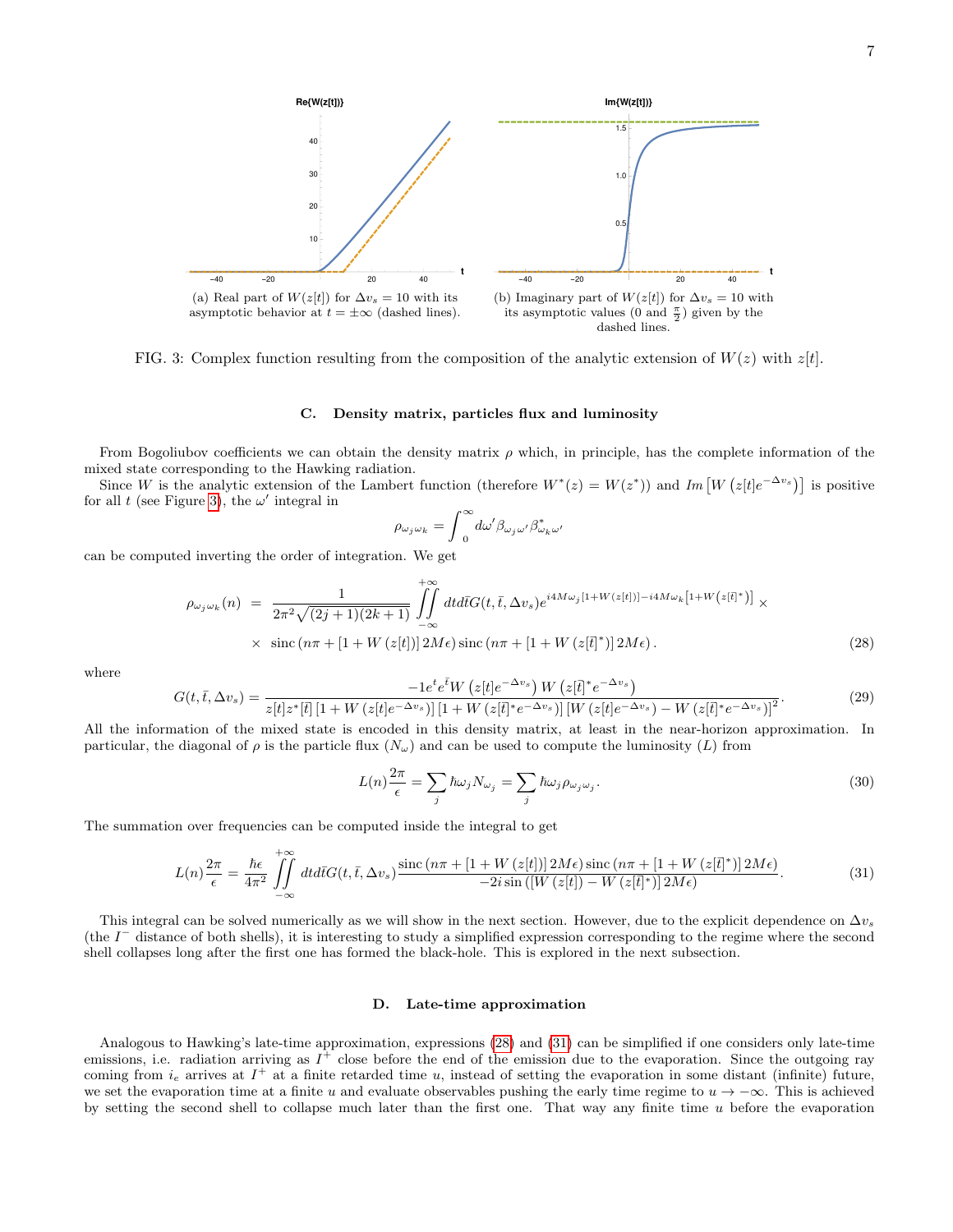corresponds to late-time emission. For the observables presented in the previous subsections this is implemented by taking the limit  $e^{-\Delta v_s} \to 0$  inside the integrals which gives

<span id="page-7-3"></span>
$$
G(t,\bar{t},0) \to \frac{1}{2\cosh\left[(t-\bar{t})/2\right]^2} \equiv \frac{1}{2}\operatorname{sech}\left[\frac{t-\bar{t}}{2}\right]^2.
$$
\n(32)

In analogy to Hawking's late-time approximation [\(A3\)](#page-14-0) it can be checked that the same result is obtained if we approximate  $U(v)$  in [\(12\)](#page-3-2) by

<span id="page-7-1"></span>
$$
U_{late}(v) = v_{s2} - 4M - 4MW \left[ \frac{v_{01} - v}{4M} e^{\Delta v_s} \right]
$$
\n(33)

assuming  $\Delta v_s$  >>  $\frac{v_{01}-v}{4M}$ . This affects the early time emission  $(v \ll v_{01})$  but keeps unaffected the late-time radiation  $(v_{02} > v \geq v_{01})$ . In the next section we present a numerical comparison of the exact and approximated expressions.

It is worth pointing out that the late-time expressions become independent of the relative distance of the shells. This may indicate some form of independence from the details of the evaporation. This is reminiscent of Hawking's observation that late-time emission does not depend on the details of the collapse.

### III. THERMAL SPECTRUM

In this section we analyze the expressions for the observables computed in the previous section. We compare the full expressions with the late-time approximation by a numerical integration and we deduce the thermal part of the spectrum comparing the obtained expressions with the analogous for the Hawking radiation of a collapsing shell outlined in appendix [A.](#page-14-1) As a reference point we compare our results with the literature [\[12,](#page-19-0) [13\]](#page-19-1) where the luminosity and entropy flux were computed for a nearly identical system. We begin by reviewing the technique used is those calculations.

# <span id="page-7-0"></span>A. Conformal anomaly

Any two dimensional space-time is conformally flat and the free scalar field propagating in two dimensions also exhibits Conformal invariance. This fact has been used to study Hawking radiation in two dimensional models since very early on [\[10,](#page-18-7) [17\]](#page-19-6). In the four dimensional case conformal symmetry can be recovered for the geometry near the horizon [\[11\]](#page-19-2). The wave equation for the massless scalar field has conformal symmetry in the near-horizon approximation as well (because the centrifugal potential is ignored). Both are part of our hypothesis so we can consider this symmetry at the classical level. This is the approach taken in most of the literature to extend results obtained in two dimensional models to four dimensional space-times. It is also well known that quantization produces an anomaly in the stress-energy tensor in the sense that, under a conformal transformations its expectation value changes not only in a conformal (multiplicative) factor but also includes a non zero additive term. Since the in and out constructions presented in section I can be connected by a conformal transformation, the knowledge of the expectation value in one of them (say  $\langle T_{ab}\rangle_{in}=0$ ) allows to compute the other  $(\langle T_{ab}\rangle_{out})$  through the calculation of the "anomalous" contribution. This has been done in the literature [\[10,](#page-18-7) [11,](#page-19-2) [13,](#page-19-1) [17\]](#page-19-6) for several models, including this sandwich model of an EBH [\[8,](#page-18-6) [12\]](#page-19-0).

Following the notation of section II.D in [\[12\]](#page-19-0) we start from the quantity

$$
P = \ln \left| \frac{dV(u)}{du} \right| \tag{34}
$$

where  $V(u)$  is the inverse of  $U(v)$  given by [\(12\)](#page-3-2). Two of the observables that can be computed from this quantity are the luminosity

<span id="page-7-2"></span>
$$
L(u) = \frac{\hbar}{48\pi} \left[ -2\frac{d^2P}{du^2} + \left(\frac{dP}{du}\right)^2 \right] \tag{35}
$$

and the entropy flux

$$
\dot{S}(u) = -\frac{\hbar}{12}\dot{P}.\tag{36}
$$

Figure [4](#page-8-0) shows both observables as functions of u for the exact expression  $(12)$  and also for the late-time approximation  $(33)$ . In the latter, the explicit expression are very simple

<span id="page-7-4"></span>
$$
P_{late}(x) = \ln|1+x| + x - \Delta v_s \tag{37}
$$

$$
\dot{S}_{late}(x) = \frac{\hbar}{48M} \frac{x+2}{x+1} = \dot{S}_H \frac{x+2}{x+1}
$$
\n(38)

$$
L_{late}(x) = \frac{\hbar}{768M^2} \frac{(x+2)^2 + 2}{(x+1)^2} = L_H \frac{(x+2)^2 + 2}{(x+1)^2}.
$$
\n(39)

where  $x = \frac{v_{s2}-4M-u}{4M} > -1$ . All this expressions present a coincidence with Hawking radiation at the far past  $(x \to +\infty)$  and a divergence at the evaporation time  $(x \to -1)$ .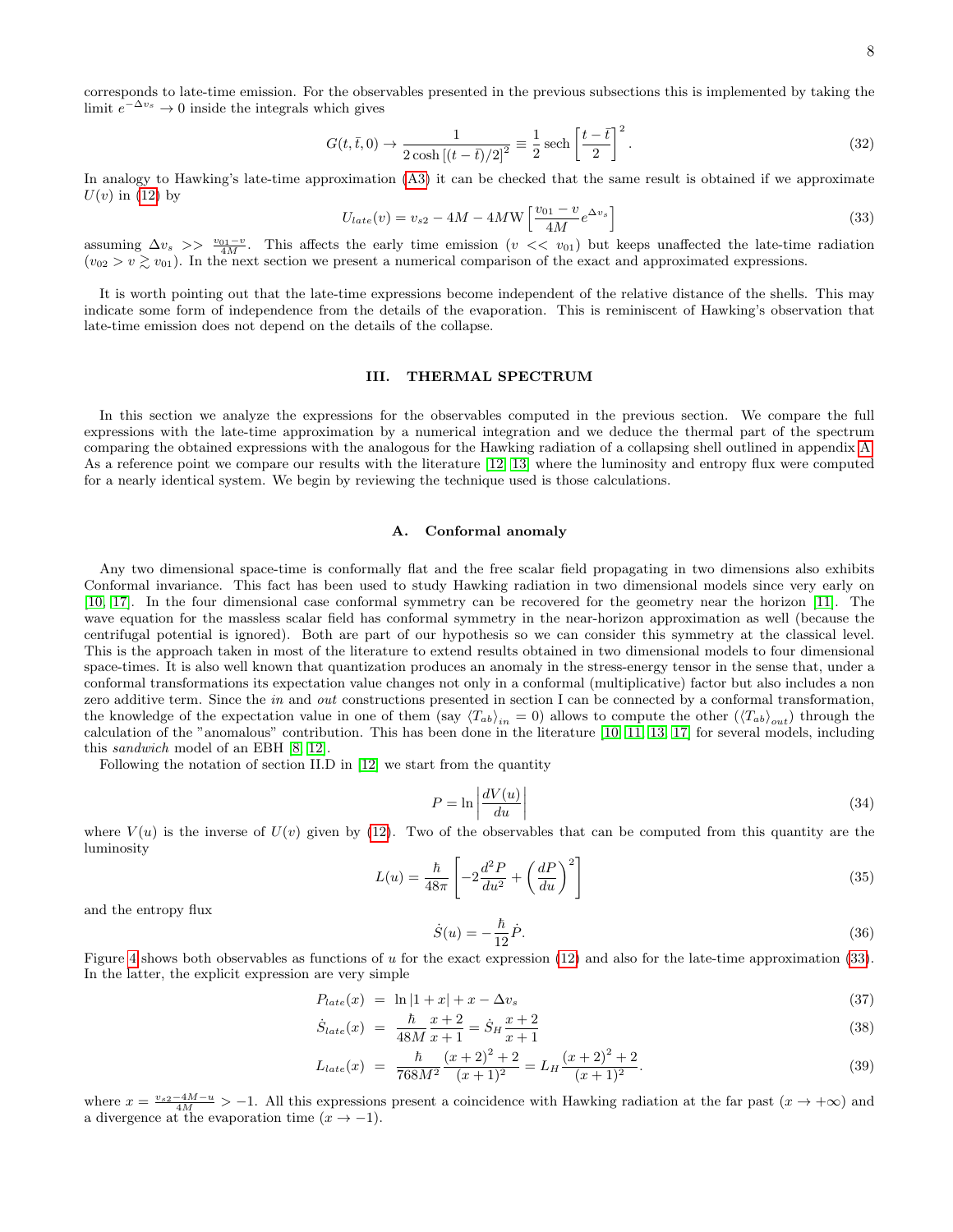<span id="page-8-0"></span>

FIG. 4: Conformal anomaly calculation of the luminosity (a) and entropy flux (b) in units of late-time Hawking flux  $(L_H$  and  $\dot{S}_H$  respectively). Dashed lines show the beginning of emission corresponding to an interval  $4M\Delta v_s$  before evaporation and the solid line is the late-time approximation ( $\Delta v_s \rightarrow +\infty$ ). Both luminosity and entropy flux diverge at the evaporation time. Plot is done for  $\Delta v_s = 100$ .

<span id="page-8-1"></span>

FIG. 5: Luminosity according to the conformal anomaly calculation (orange squares) and numerical computation of [\(31\)](#page-6-2) (blue circles). Both measured with respect to late-time Hawking luminosity  $(L_H)$ , green rhombi). There is qualitative agreement between conformal anomaly and Bogoliubov transformation technique but quantitative discrepancies appear because the later method require wave packets extended in frequency and time. Agreement is better in (b) for the same reason.

### <span id="page-8-2"></span>B. Luminosity computation

Numerical computation of the luminosity from expression [\(31\)](#page-6-2) shows a very good agreement with [\(35\)](#page-7-2) as is shown in Figure [\[5a\]](#page-8-1). The qualitative features of the two curves coincide but there are two effects causing quantitative differences. One is the truncation of the integration range to achieve convergence of the numerical integral. The other, more fundamental, is the use of non-local wave packets to compute the Bogoliubov coefficients which causes the curve to be smoother. This is an inescapable feature of our method.

For the late-time approximation, shown in Figure [5b,](#page-8-2) agreement between the numerical integrals and the conformal anomaly computation improves because it lacks a sharp step to register in the tail of the wave packets. Disagreement appears towards the evaporation time where the non-local nature of the wave packets is most apparent. An important feature of this approximation is the fact that there is a slow deviation from Hawking radiation which plays the role of asymptotic limit to the past. This is well captured by both computations of the luminosity.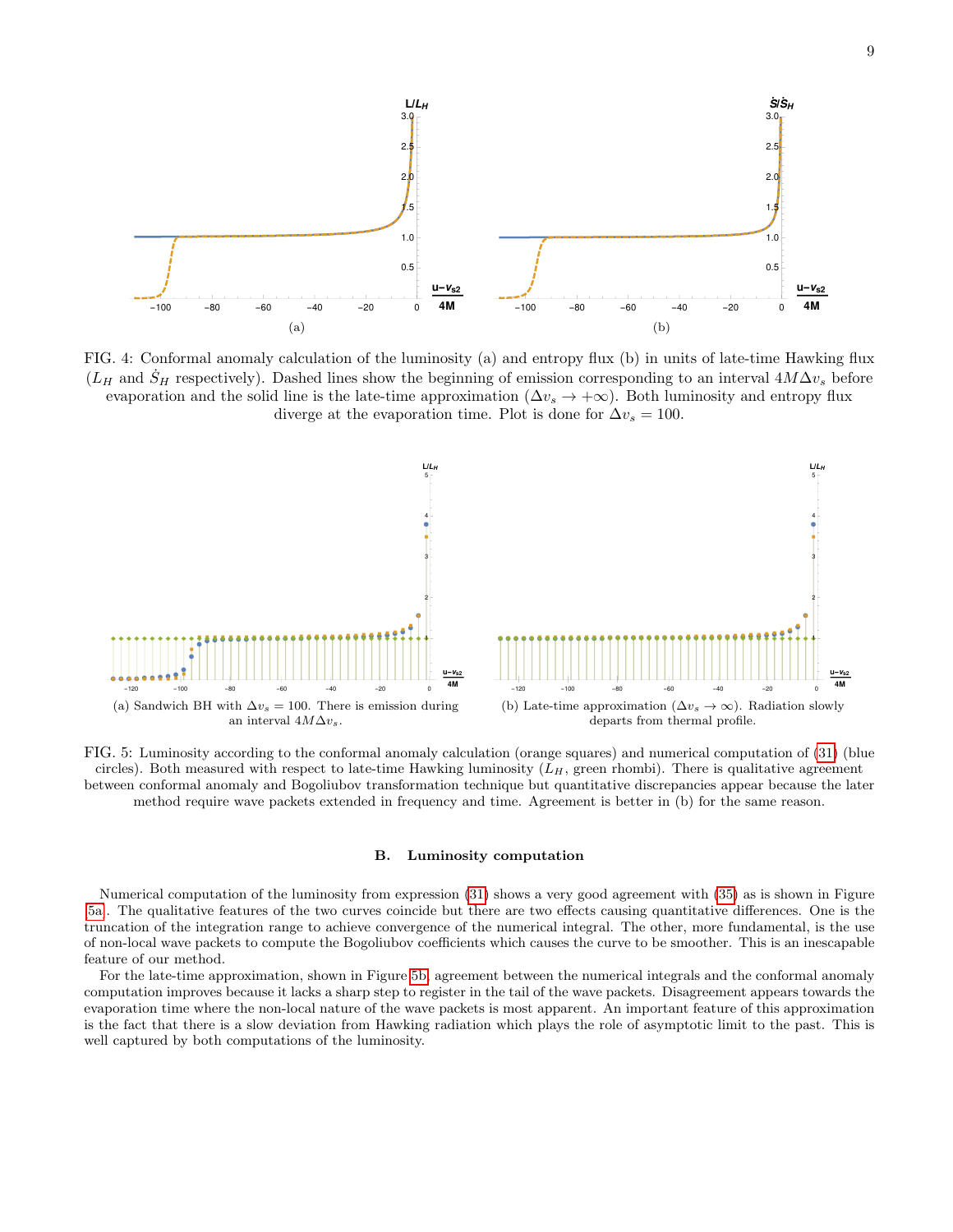<span id="page-9-0"></span>

from the thermal spectrum  $(t = \bar{t} >> 1)$ . For late times (dot-dashed red) a non thermal contribution from evaporation  $(t = \bar{t} < 0)$  takes over the integral. Thermal contribution grows with time and the visual indicator is the growing peak from the asymptotic value  $\exp(4\pi M\omega_j)$ .



(b) Integrand for Hawking's thermal spectrum presented for comparison. The integrand is time independent ( $t$  and  $\bar{t}$  can be shifted the same amount without changes to the integral). In particular its peak takes the value  $\exp(4\pi M\omega_i)$  fixing the temperature.

FIG. 6: Integrand in the calculation of  $N_{\omega_j}(u_n)$  (the particle flux for frequency  $\omega_j$  at advanced time  $u_n$ ) evaluated over the line  $t = \bar{t}$  in the case  $M\epsilon = 0.2$ ,  $j = 5$  and three different times:  $n = -45$  (solid orange),  $n = -30$  (dashed green) and  $n = -15$  (dot-dashed red). Everything is normalized by the maximum of  $A^H B^H$  given by  $\exp(4\pi M\omega_j)$ .

# <span id="page-9-1"></span>C. Density matrix and thermality

Numerical evaluation of expression [\(28\)](#page-6-1) for the density matrix is possible but the use of wave-packet obscures the result. However it is useful to compare the integrand in the late-time limit [\(32\)](#page-7-3), where the density matrix reduces to

$$
\rho_{\omega_j \omega_k}(n) = \frac{1}{(4\pi)^2} \frac{\epsilon}{\sqrt{\omega_j \omega_k}} \iint\limits_{-\infty}^{+\infty} dt d\bar{t} A(u_n, t, \bar{t}) B(\omega_j, \omega_k, t, \bar{t}), \tag{40}
$$

$$
A(u_n, t, \bar{t}) = \operatorname{sinc}\left(\left\{\frac{u_n - v_{s2}}{4M} + [1 + W(z[t])]\right\} 2M\epsilon\right) \operatorname{sinc}\left(\left\{\frac{u_n - v_{s2}}{4M} + [1 + W(z[\bar{t}]^*)]\right\} 2M\epsilon\right) \operatorname{sech}\left[\frac{t - \bar{t}}{2}\right]^2,\tag{41}
$$

$$
B(\omega_j, \omega_k, t, \bar{t}) = \exp(i4M\omega_j \left[1 + W\left(z[t]\right)\right] - i4M\omega_k \left[1 + W\left(z[t]^*\right)\right]),\tag{42}
$$

and the analogous integral [\(A10\)](#page-15-0) for late-time Hawking radiation

$$
\rho_{\omega_j \omega_k}^H = \frac{1}{(4\pi)^2} \frac{\epsilon}{\sqrt{\omega_j \omega_k}} \iint\limits_{-\infty}^{+\infty} dt d\bar{t} A^H(u_n, t, \bar{t}) B^H(\omega_j, \omega_k, t, \bar{t}), \tag{43}
$$

$$
A^{H}(u_{n},t,\bar{t}) = \text{sinc}\left(\left[\frac{u_{n}-v_{0}}{4M}+t+\frac{\pi}{2}i\right]2M\epsilon\right)\text{sinc}\left(\left[\frac{u_{n}-v_{0}}{4M}+\bar{t}-\frac{\pi}{2}i\right]2M\epsilon\right)\text{sech}\left[\frac{t-\bar{t}}{2}\right]^{2},\tag{44}
$$

$$
B^{H}(\omega_{j}, \omega_{k}, t, \bar{t}) = \exp(-2M[\omega_{j} + \omega_{k}]\pi + i4M[\omega_{j}t - \omega_{k}\bar{t}]]. \qquad (45)
$$

Inspecting both integral expressions is clear that A and B coincide with  $A^H$  and  $B^H$  under the replacement

$$
1 + Re[W(z[t])] \rightarrow t,
$$
\n(46)

$$
1 + Re\left[W\left(z[\bar{t}\right]^*)\right] \rightarrow \bar{t},\tag{47}
$$

$$
Im\left[W\left(z[t]\right)\right] \rightarrow \frac{\pi}{2},\tag{48}
$$

$$
Im\left[W\left(z[\bar{t}]\right)^*\right] \rightarrow -\frac{\pi}{2},\tag{49}
$$

$$
u_n - v_{s2} \rightarrow u_n - v_0. \tag{50}
$$

This is the asymptotic limit when  $t, \bar{t} \to +\infty$  as is shown in Figure [3.](#page-6-0) Therefore, the contributions from that sector of both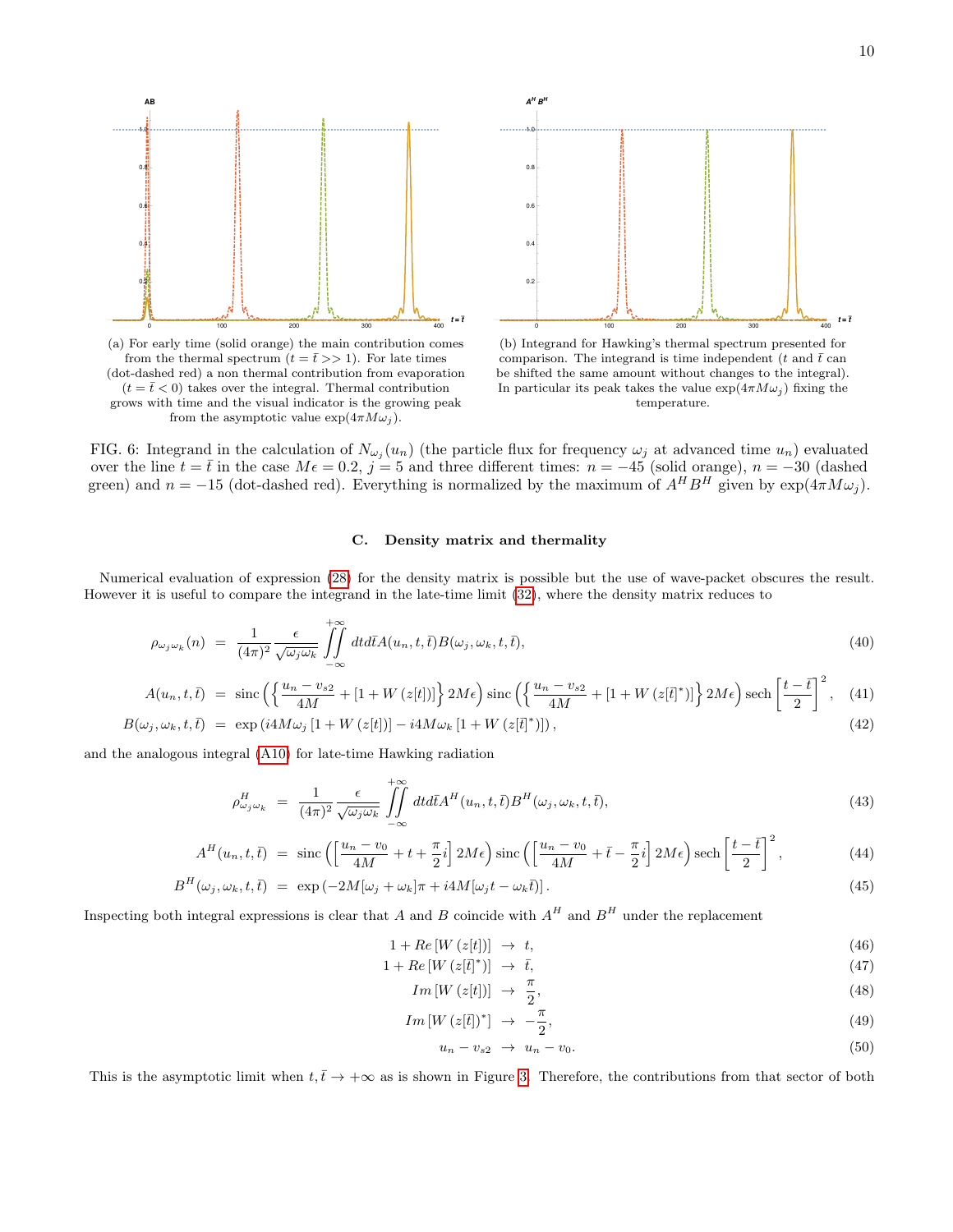integrals match. This can be seen by comparing Figures [6.](#page-9-0)a and 6.b where the special case  $\omega_j = \omega_k$  is plotted.<sup>5</sup>. On the other hand, the integrand is quite different in the limit  $t, \bar{t} \to -\infty$  and this sector needs to be carefully considered. Comparing the functions A and  $A^H$  we see their amplitudes are bump functions with exponential decay in the  $t + \bar{t} = const.$  directions and exhibit a sinc function decay in the  $t - \overline{t} = const.$  directions. For both functions the main contribution to the integrals comes from the  $t = \bar{t}$  line with a peak when the conditions

<span id="page-10-1"></span>
$$
\frac{u_n - v_{s2}}{4M} + 1 + Re[W(z[t])] = 0,
$$
\n(51)

for A and

<span id="page-10-0"></span>
$$
\frac{u_n - v_{s0}}{4M} + t = 0\tag{52}
$$

for  $A<sup>H</sup>$  are meet. As mentioned in the appendix, the density matrix [\(A10\)](#page-15-0) is time independent, so the condition [\(52\)](#page-10-0) has no physical significance. This is not the case for condition [\(51\)](#page-10-1) which encodes the time dependency of the density matrix  $\rho_{\omega_j \omega_k}(n)$ . Comparison of B and  $B^H$  has a more nuance interpretation.  $B^H$  has a constant amplitude

$$
|B^H(\omega_j, \omega_k, t, \bar{t})| = \exp(-2M\pi[\omega_j + \omega_k])
$$
\n(53)

but B has an amplitude representing a two dimensional step function between two asymptotic values

$$
|B(\omega_j, \omega_k, t, \bar{t})| = \exp(-4M\omega_j Im[W(z[t)]) - 4M\omega_k Im[W(z[\bar{t}^*)]) = \begin{cases} |B^H(\omega_j, \omega_k)|, & t, \bar{t} \to +\infty \\ 1, & t, \bar{t} \to -\infty \end{cases}
$$
(54)

This step can give rise to a second relevant contribution to the integral depending on the location of the peak in A since the density matrix is the integral of the product  $AB$  (see again the comparison of Figures [6.](#page-9-0)a and 6.b). For early times  $(u_n - v_{s2} << 0)$  the peak in A is located in the  $t = \bar{t} >> 1$  sector and the second contribution is suppressed. Here is where the thermal spectrum is obtained. For late times  $(u_n - v_{s2} \sim 0)$  the step in B coincides with the peak in A and this second contribution dominates. Even when the contribution from the step function in  $|B|$  is not dominant, the result of the integral is time dependent because the Hawking factor  $e^{-2M\pi(\omega_j+\omega_k)}$  is replaced by

$$
\exp\left(-4M\omega_j Im[W(z[t])] - 4M\omega_k Im[W(z[t]^*)]\right),\tag{55}
$$

which reduces to

$$
\exp\left(-8M\omega_j Im[W(z[t])]\right) \tag{56}
$$

over the curve  $t = \bar{t}$ . Evaluating this factor at the peak given by [\(51\)](#page-10-1) we can define a time dependent factor, independent of the integration variables  $t, \bar{t}$  that provide us with a first approximation for the density matrix in the evaporation scenario. In particular, such approximation neglects the second contribution to the integral mentioned before. The computation requires to write the imaginary part (IW) of the function  $W(z[t])$  in terms of its real part (RW). By definition of  $z[t]$  in [\(26\)](#page-5-2) and the defining property of the Lambert  $W$  function we have

$$
W(z[t])e^{W(z[t])} = z[t] = -e^{-1} + ie^t.
$$
\n(57)

The real part of this equation

$$
e^{RW} \left( RW \cos \left[ IW \right] - IW \sin \left[ IW \right] \right) = -e^{-1}
$$
\n
$$
(58)
$$

is an implicit solution for  $IW(RW)$  and then [\(51\)](#page-10-1) provide an implicit expression for  $IW(u_n)$ . The density matrix obtained by the substitution

$$
4\pi M\omega \to 8M\omega I W(u_n),\tag{59}
$$

in Hawking's expression for the density matrix of thermal radiation is a good approximation for early times in the evaporation scenario. This can be interpreted as the substitution of Hawking temperature  $(T_H)$  by an effective, time dependent, temperature

$$
T(u) = T_H \frac{\pi/2}{IW(u)}.\tag{60}
$$

For this effective temperature, the luminosity of a thermal profile would be

$$
I(u) = I_H \left(\frac{\pi/2}{IW(u)}\right)^2 \tag{61}
$$

and the entropy flux

$$
\dot{S}(u) = \dot{S}_H \frac{\pi/2}{IW(u)}.\tag{62}
$$

<sup>&</sup>lt;sup>5</sup> Since  $\rho^H$  is independent of  $u_n$  the explicit parameters  $\frac{u_n-v_{s2}}{4M}$  and  $\frac{u_n-v_0}{4M}$  in both integral expressions can be chosen to coincide without lose of generality.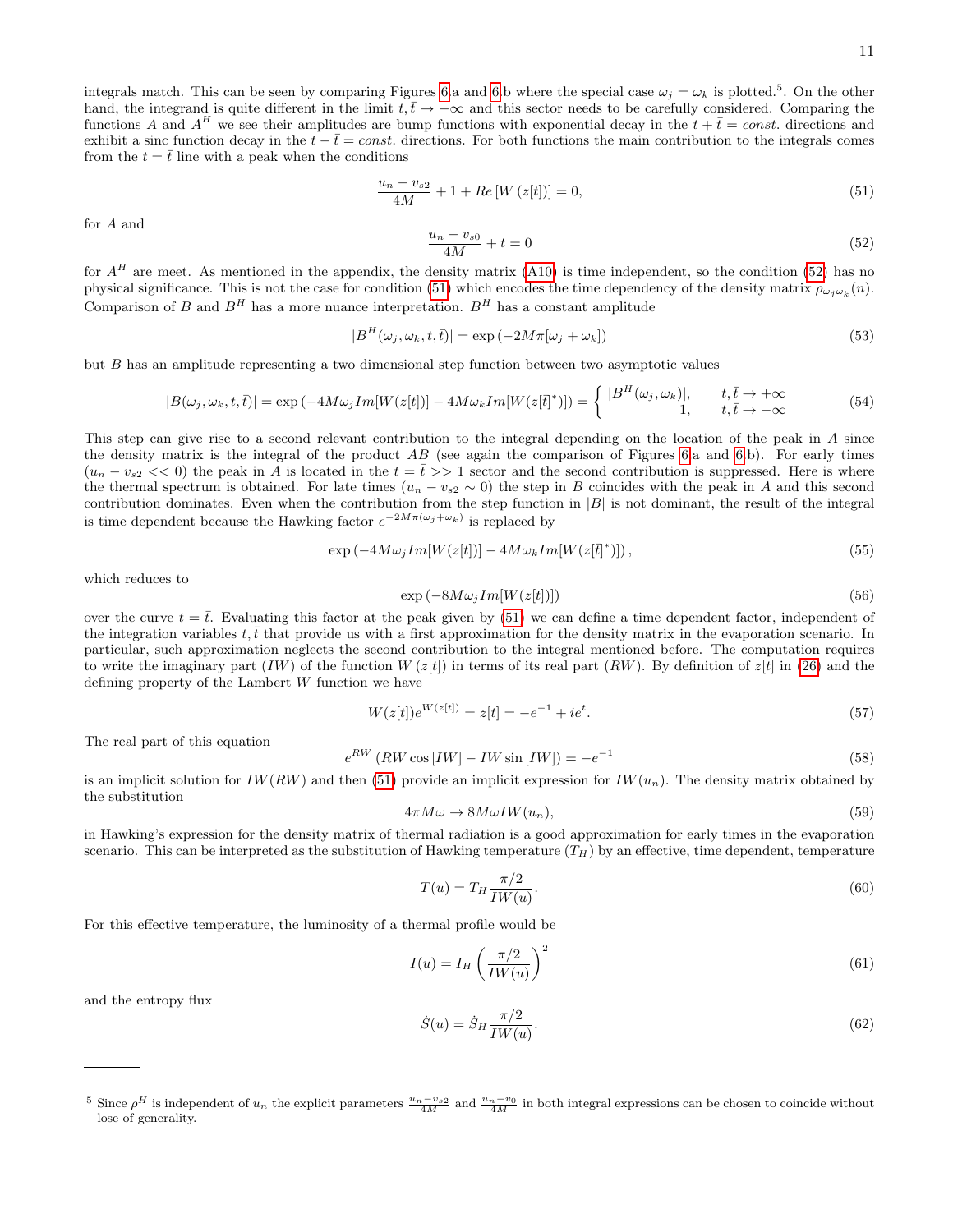<span id="page-11-0"></span>

respect to usual Hawking radiation. Their ratio remains close to 1 for all times.

with respect to Hawking flux  $S_H$ . The ratio stay close to 1 but approaches  $\pi/2$  towards evaporation.

FIG. 7: Thermal contribution to the radiation with respect to Hawking's late-time radiation. Blue solid line shows the thermal contribution (according to our calculation), orange dashed is the total contribution according to conformal anomaly and solid red in the smaller plot is their ratio over time.

Numerical comparison of this expressions with [\(38\)](#page-7-4) and [\(39\)](#page-7-4) present an excellent agreement for the luminosity profile and a slightly worse agreement for the entropy as is shown in Figure [7.](#page-11-0) This indicates that the divergence in both quantities is driven by a growing temperature thermal spectrum and most of the energy is emitted as thermal spectrum. However entropy is more sensitive to the non-thermal part of the spectrum. A curious result is that the ratio of both calculation of entropy flux tends to  $\pi/2$  towards evaporation. This hints to interesting physics to be explored, relating the thermal and non thermal part of the spectrum towards evaporation.

# IV. RELATED MODELS WITH WELL DEFINED CAUCHY PROBLEM

The quantization of the scalar field presented in section [II](#page-1-2) requires extra assumptions in order for the initial value problem to be well posed. In particular, the extension to region  $V$  (after the evaporation) is not automatic because it is beyond the Cauchy horizon C. However, there are models with a well defined Cauchy problem in the region of interest closely related to the EBH. If the initial BH loses most of its mass but a small BH remains, then the singularity stays within the (finite size) event horizon and no evaporation point  $(i_e)$  nor Cauchy horizon  $(C)$  forms. The EBH can be obtained as a zero mass limit of such remnant  $BH$  ( $RBH$ ) as we will discuss in the first subsection. A well posed Cauchy problem can also be obtained in the so called *regular Black Hole* (RegBH) models, where the region of high curvature of the EBH is replaced by a (Planck size) regular metric. Here, the Cauchy problem for a matter field is well posed in the entire space-time because there isn't a singularity or event horizon, which is replaced by an inner apparent horizon.

#### A. Remnant Black Hole

Lets consider a remnant Vaidya metric (RBH)

<span id="page-11-1"></span>
$$
ds^{2} = -\left(1 - \frac{2M(v)}{r}\right)dv^{2} + 2dvdr + r^{2}d\Omega^{2},
$$
\n(63)

where

$$
M(v) = M\theta(v - v_{s1}) - (M - \Delta M)\theta(v - v_{s2}).
$$
\n(64)

The space-time is identical to the EBH discussed in previous sections for regions I, II&III. Region IV is replaced by the metric of a remnant BH with mass  $\Delta M$  and region V is missing (see Figure [8b\)](#page-12-0).

This geometry provides a well posed Cauchy problem for the scalar field outside the Horizon  $(H^+)$  and the Bogoliubov coefficients for plane waves are analogous (under the near-horizon approximation) to the ones computed from [\(17\)](#page-4-0) for modes emitted prior to evaporation. The only change is the substitution of the  $U(v)$  function by

<span id="page-11-2"></span>
$$
U_{remnant}(v) = U(v) - 4\Delta M \ln \left[ \frac{v_{s2} - U(v) - 4\Delta M}{4M_0} \right],\tag{65}
$$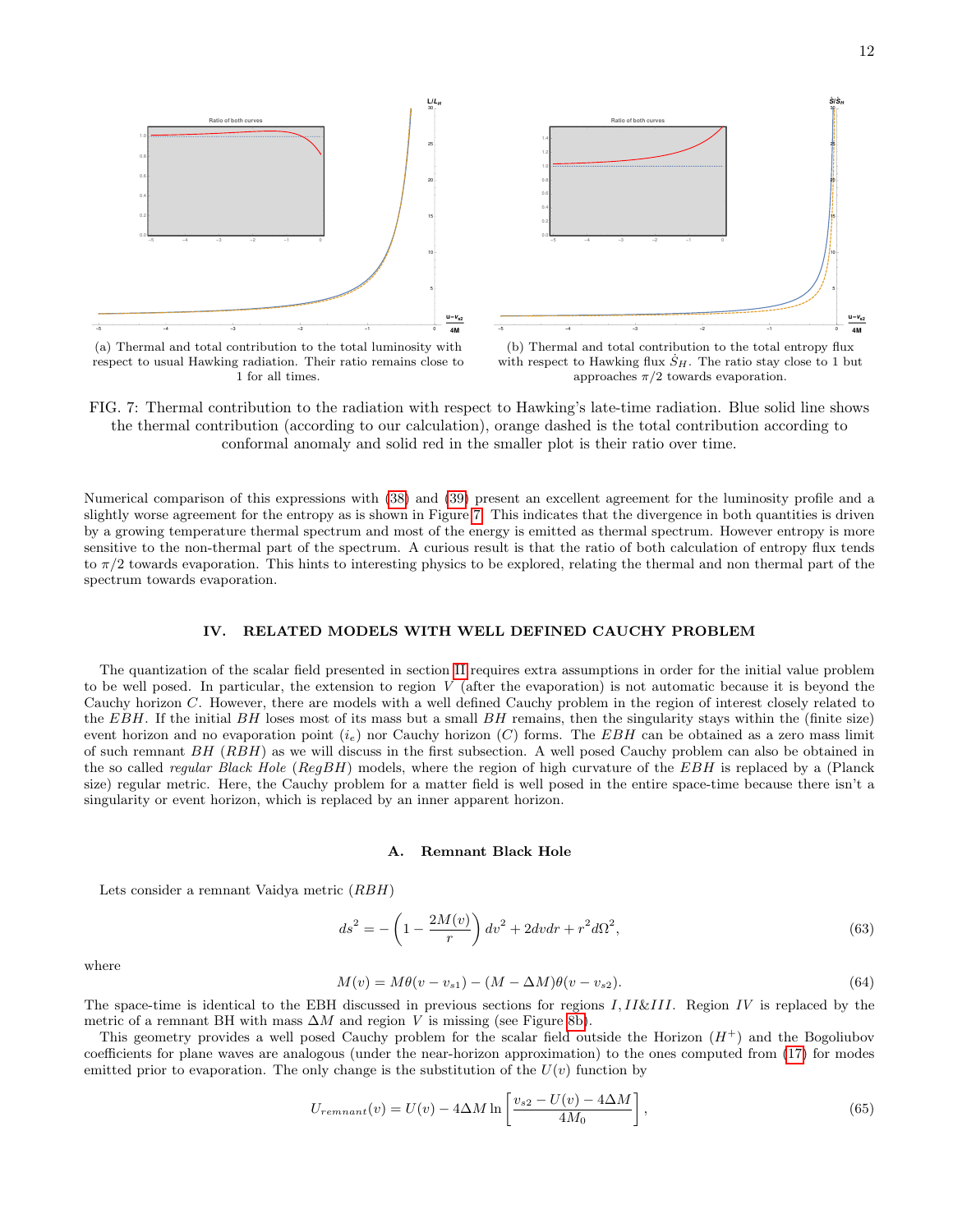<span id="page-12-2"></span>

<span id="page-12-0"></span>FIG. 8: Penrose-Carter diagrams of two models with well defined Cauchy problem for the matter fields. The EBH model [\(63\)](#page-11-1) can be seen as a limit of each of this models.

(a) Regular Black Hole [\(66\)](#page-12-1): regions  $I, II, IV$  and V are the same as for the  $EBH$  (Figure [1\)](#page-1-1). Region III is replaced by III' for  $l < r < R_m$ . Region III" replaces the interior of the horizon  $H^+$  and the Cauchy horizon C is replaced by the interface region  $IV'$ . The limit  $R_m, l \to 0$  leads to the  $EBH$  case.

(b)Remnant metric  $(63)$ : regions I to III are the same as for the EBH. Region IV is the exterior of a remnant BH of mass  $\Delta M$  and the region beyond evaporation is not present. The limit  $\Delta M \to 0$  leads to the EBH scenario.

representing the arrival time at  $I^+$  of a ray that leaves  $I^-$  at v. The function  $U(v)$  is the  $\Delta M \to 0$  limit in expression [\(65\)](#page-11-2). On the other end, the scenario without evaporation discussed in appendix A is obtained at the  $\Delta M \to M$  limit where  $U_{remnant}(v) \rightarrow U_H(v)$ . The Bogoliubov coefficients and the density matrix are also obtained as limits of the RBH but unfortunately the computation of the Bogoliubov coefficients in the  $RBH$  scenario is much more convoluted than in the limits. However, we can use conformal anomaly techniques to have a qualitative understanding of the transition between both models when  $\Delta M \to 0$ . For example, the luminosity for the RBH can be computed through [\(35\)](#page-7-2) and compared to the EBH model. The result, presented in Figure [9](#page-13-0) as a succession of plots for decreasing  $\Delta M/M$ , shows that the profile described earlier has a natural interpretation in the RBH. It represents the intermediate stage connecting the early Hawking radiation of a BH with mass M and the final (late-time) radiation of a remnant with mass  $\Delta M \to 0$ . In this picture the increasing effective temperature found in the EBH is an interpolation between the initial an final Hawking temperatures, in the special case where the final temperature diverges. The evaporation time is interpreted as the time of thermalization to the remnant's Hawking radiation. Notice that the near-horizon approximation in region  $IV$  is valid far from the remnant horizon, i.e, before evaporation time. Outgoing wave-packets traveling near the event horizon face a centrifugal potential with a maximum of order  $\Delta M^{-2}$  located roughly at  $r = 3\Delta M$ . In the limit  $\Delta M \to 0$  the maximum diverges and the high potential region is pushed to  $r = 0$ . Unlike the EBH model, there is a second region of late-time Hawking radiation. The near-horizon approximation can be used to compute the thermal spectrum, although here it means to neglect the high potential near the event horizon of the remnant. This region is replaced by region  $V$  in the  $EBH$  case where no radiation is generated.

### B. Regular Black Hole

Motivated by Quantum Gravity proposals (see a discussion of models in [\[19\]](#page-19-7)), there has been recent interest in space-times that resemble BH solutions up to some arbitrary (Planck) scale and the singularity is replaced by a quantum region of finite curvature. An example discussed in [\[13\]](#page-19-1) is the metric

<span id="page-12-1"></span>
$$
ds2 = -F(r, v)dv2 + 2dvdr + r2d\Omega2
$$
\n(66)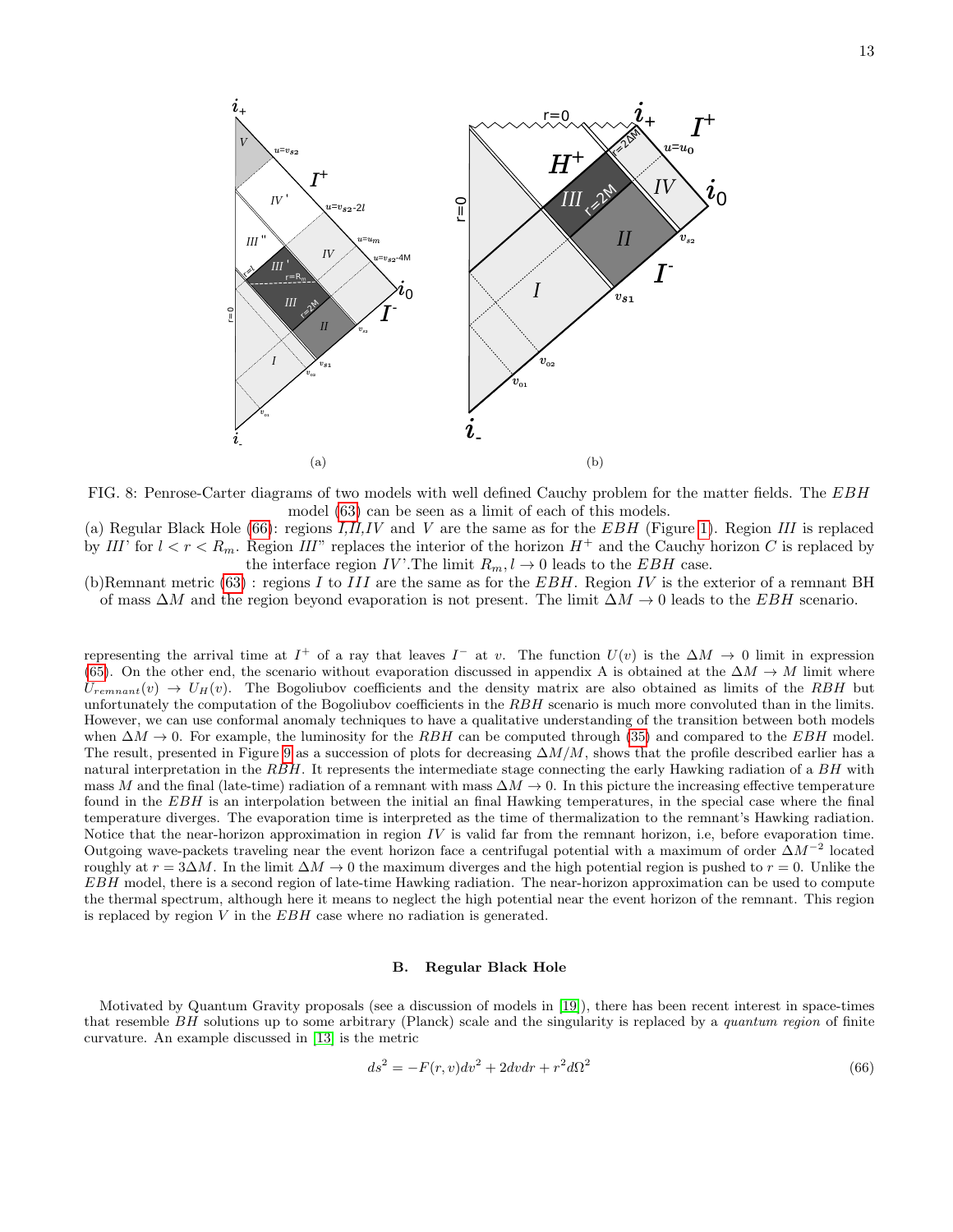<span id="page-13-0"></span>

FIG. 9: Dimensionless luminosity emitted according to the conformal anomaly calculation. Solid blue line is for total evaporation at  $u = v_0 + 4M$  where the luminosity diverges. Dashed and dotted lines are remnant scenarios with different values for the parameter  $\Delta M/M = 0.2, 0.4, 0.6$ . They present a final late-time thermal radiation interpolating between the EBH ( $\Delta M/M = 0$ ) and no evaporation ( $\Delta M/M = 1$ ) scenarios. Plot is done for  $\Delta v_s = 20$ (in units of  $4M$ ) to see the start of the radiation in the plot.

where

$$
F(r,v) = \begin{cases} 1, & v < v_{s1} \\ 1 - 2M/r, & \{v_{s2} > v > v_{s1}, r > R_m\} \\ 1 - (r/l)^2, & \{v_{s2} > v > v_{s1}, r \le R_m\} \\ 1, & v > v_{s2}. \end{cases}
$$
(67)

As is shown in Figure [8a](#page-12-2) regions I, II and IV are the same as in the  $EBH$  and there is an interface  $(IV')$  between regions IV and V. Region III is the same for  $r > R_m$  and is replaced by a de Sitter patch (III' and III") with cosmological constant  $l^{-2}$ for  $r < R_m$ . The event horizon is replaced by an inner apparent horizon at  $r = l$  that serves as limit of the trapped surfaces region.

Under the near-horizon approximation only the radiation arriving to  $I^+$  at  $u > u_m$  knows about the quantum region and this is beyond  $u = v_{s2} - 4M$ . Therefore, considering wave packets with  $M \epsilon \sim 0.1$  as we have done for Figures [5a](#page-8-1) and [5b,](#page-8-2) the difference between this model and the EBH would only be apparent for the last wave packet  $(n = -1)$  before evaporation. The main feature of the radiation computed from this and similar models (see [\[12,](#page-19-0) [13\]](#page-19-1)) is the lack of divergence in observables like the luminosity and the entropy flux. They start growing according to the EBH model and have a sharp decline close before the evaporation time. In model [\(66\)](#page-12-1) this is controlled by the Planck scale parameters l and  $R_m$  and the limit  $R_m, l \to 0$  is the way to recover the EBH results.

# V. CONCLUSIONS

We have successfully applied the Bogoliubov transformation approach to compute Hawking radiation profile in the case of a toy model EBH. Previous results obtained by other techniques coincide in the near-horizon approximation. However with this method we are able to identify the thermal part of the spectrum and compute an effective temperature that grows with time from the Hawking temperature of the BH formed by the collapse. Comparing the result with the limit of a remnant scenario where the mass of the final BH goes to zero we find a clear interpretation for the effective temperature. It interpolates between the initial an final temperatures but the final one is not finite in the EBH model. The divergence of several observables at evaporation can be traced to this infinite final temperature.

Even when we are using a simple toy model there is qualitative agreement with the semi-classical picture where the quasistationary evaporation of the BH produces radiation at an increasing temperature. This indicates that some features of late-time evaporation are quite general. The fact that the  $EBH$  can be obtained as the limit of other toy models with similar radiation profiles suggests this is indeed the case.

Besides the thermal spectrum, the Bogoliubov coefficients method encodes the non-thermal part of the spectrum. We have not characterized that contribution yet, but the limitations are mostly technical. This non-thermal contribution grows from the beginning of the radiation process and do not appear in the quasi-stationary description of the radiation process. It would be interesting to explore whether or not it is completely model dependent and also if it plays a role in the retrieval of information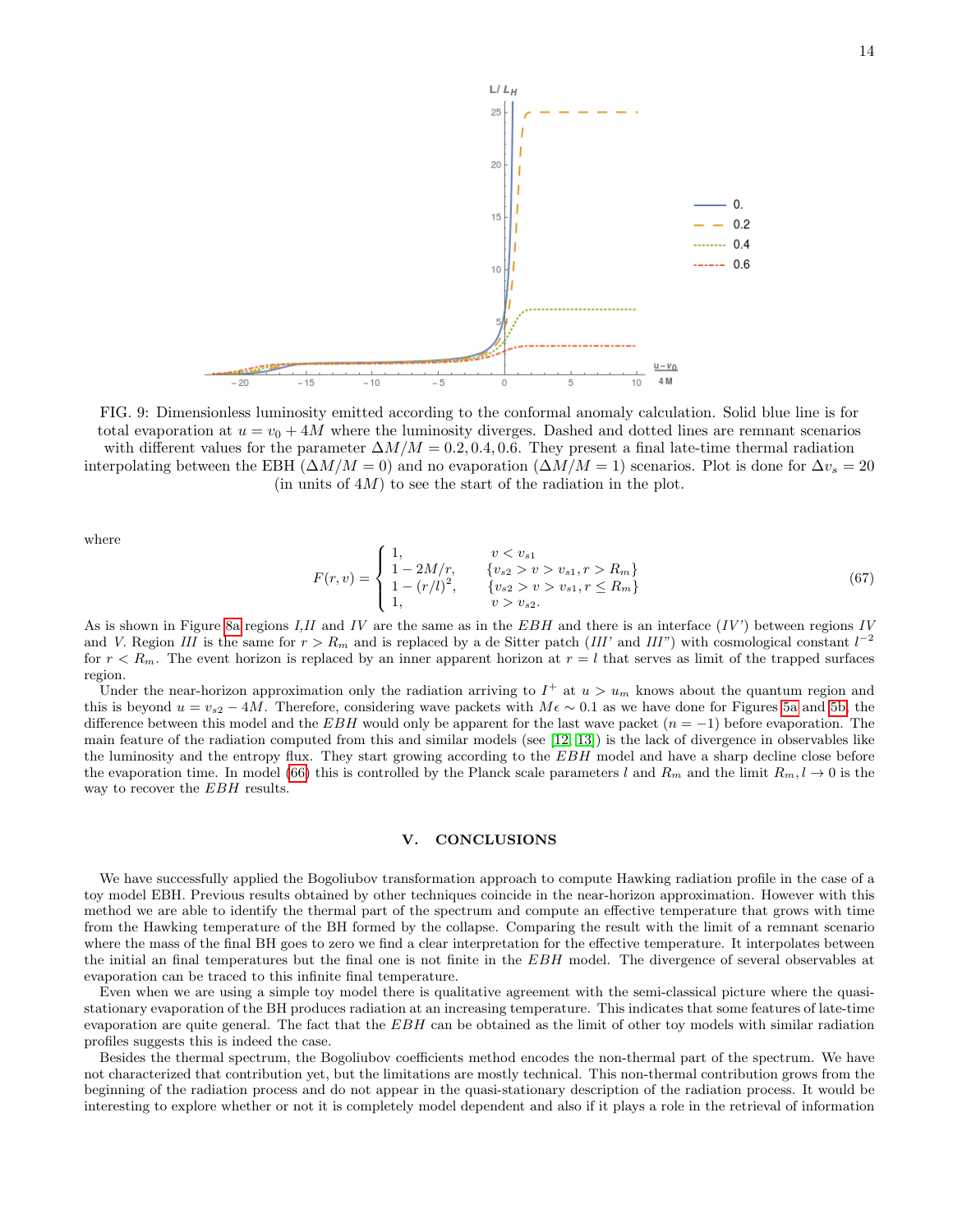<span id="page-14-3"></span>

FIG. 10: Penrose-Carter diagram for metric [\(A1\)](#page-14-2).  $v_s$  indicate the positions at  $I^-$  of the collapsing shell. Light rays sent in before  $v_0$  reach  $r = 0$  and bounce back to  $I^+$  at  $U_H(v)$ , whereas rays sent in after  $v_0$  get trapped in the BH interior.

from the collapsing system that forms the BH. In that regard, the factor  $\pi/2$  in the ratio of entropy fluxes presented in Figure [7](#page-11-0) is a noteworthy observation.

### Acknowledgement

I wish to thank Rodolfo Gambini, Jorge Pullin and Miguel Campiglia for valuable discussions and insights. This work was supported in part by ANII (FCE-1-2019-1-155865) and PEDECIBA.

### <span id="page-14-1"></span>Appendix A: Hawking radiation computation from Bogoliubov coefficients

In this appendix we reproduce known results for the thermal emission from a Vaidya space-time given by the metric

<span id="page-14-2"></span>
$$
ds^{2} = -\left(1 - \frac{2M(v)}{r}\right)dv^{2} + 2dvdr + r^{2}d\Omega^{2},
$$
\n(A1)

with

$$
M(v) = M\theta(v - v_s),\tag{A2}
$$

representing the collapse of a shell to form a BH of mass  $M$  and whose Penrose-Carter diagram is shown is Figure [10.](#page-14-3) This analysis is the blueprint for the computation made in section [II](#page-1-2) and it provides the intuition to deduce the thermal spectrum in section [III C.](#page-9-1) In [\[20\]](#page-19-8) we studied this model and described the transitory behavior modeling the beginning of Hawking radiation. Here we will focus in the better known result of late-time Hawking emission which, as Hawking argued [\[9\]](#page-18-8), is independent of the details of the collapse. To achieve this we quantize the massless scalar field in the near-horizon approximation as in section [II.](#page-1-2) Within this approximation, wave packet solutions of the K-G equation propagate through geometric optics, following the path of rays departing from  $I^-$  at v just before the formation of the horizon and arriving at  $I^+$  at late-times  $U_H(v)$ . For this late-time modes the exact expression  $U_H(v)$  can be approximated,

<span id="page-14-0"></span>
$$
U_H(v) = v - 4M \ln \left( \frac{v_0 - v}{4M_0} \right) \approx v_0 - 4M \ln \left( \frac{v_0 - v}{4M_0} \right). \tag{A3}
$$

The construction of the in quantization is straightforward because it only involves a basis of positive frequency modes at  $I^$ and the construction of the *out-int* quantization is simple because the solution space can be split into positive frequency modes that do not register at  $H^+$  (*out* modes) and the ones that do not register at  $I^+$  (int modes). Hawking radiation if obtained computing the Bogoliubov coefficients (analogous to expression [\(17\)](#page-4-0)) associated to the out modes and can be expressed in terms of an integral at  $I^-$ 

$$
\beta_{\omega\omega'} = -\frac{4M_0}{2\pi} \sqrt{\frac{\omega'}{\omega}} \int_0^\infty dx e^{-i\omega[v_0 - 4M\ln(x)] - i\omega'(v_0 - 4M_0x)},\tag{A4}
$$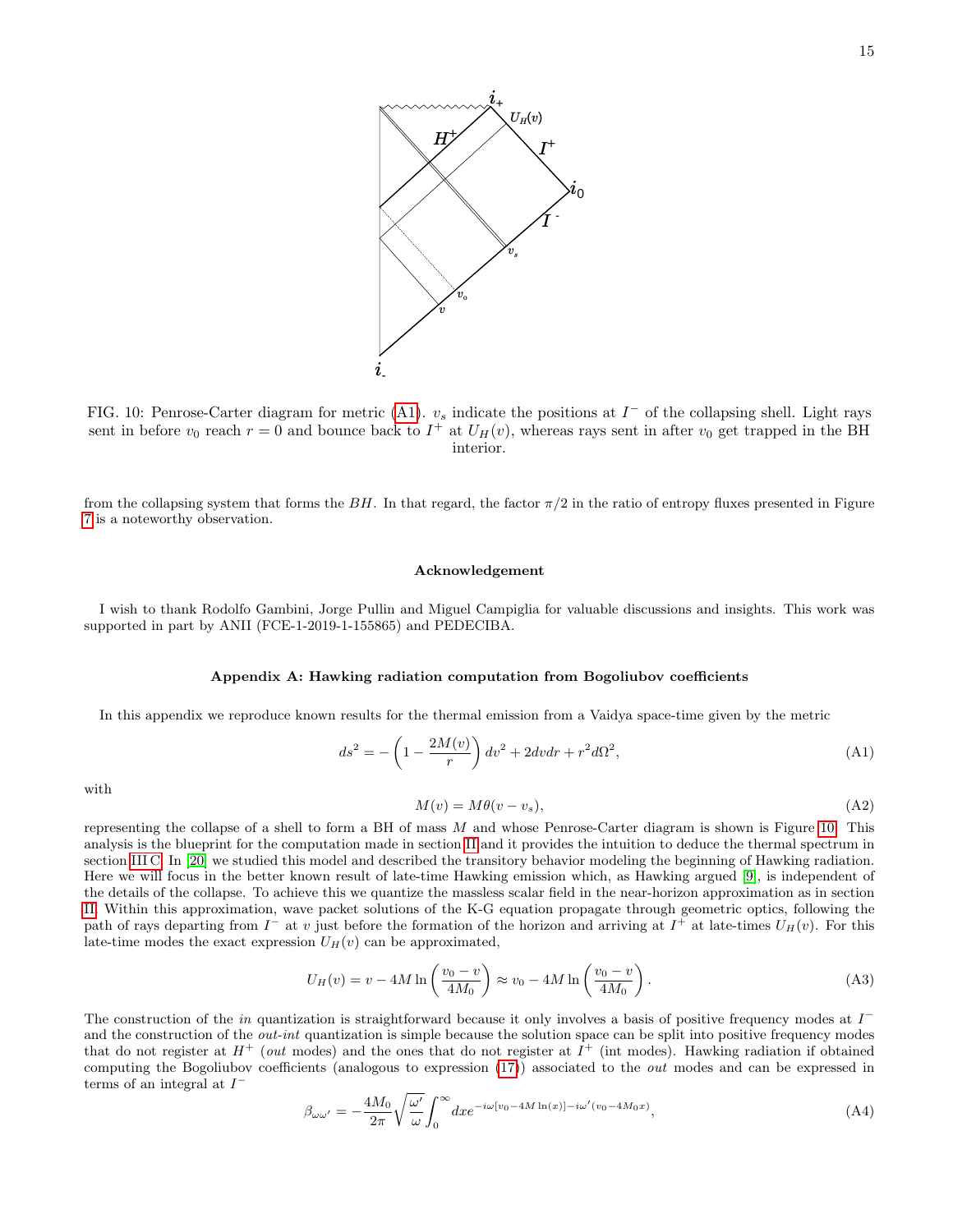where the change of variable  $x = \frac{v_0 - v}{4M_0}$  is used. For discrete wave packets [\(18\)](#page-4-1) in the limit  $\epsilon \ll \omega_j$  we get

<span id="page-15-1"></span>
$$
\beta_{\omega_j \omega'} = -\frac{4M_0}{2\pi} \sqrt{\frac{\omega'\epsilon}{\omega_j}} \int_0^\infty dx e^{i\omega_j \left[u_n - v_0 + 4M\ln(x)\right]} \text{sinc}\left(\left[u_n - v_0 + 4M\ln(x)\right]\frac{\epsilon}{2}\right) e^{-i\omega'(v_0 - 4M_0x)}.\tag{A5}
$$

Now, from the Bogoliubov coefficients we can calculate the density matrix

$$
\rho_{\omega_j \omega_k}^H = \int_0^\infty d\omega' \beta_{\omega_j \omega'} \beta_{\omega_k \omega'}^*,\tag{A6}
$$

and in particular the expectation value of the number of particles per unit frequency detected at  $I^+$ 

$$
N_{\omega_j}^H = \rho_{\omega_j \omega_j}^H,\tag{A7}
$$

where we added the superscript " $H$ " to indicate this is the calculation originally carried out by Hawking. In order to perform the  $\omega'$  integration we can make a Wick-rotation in the integral [\(A5\)](#page-15-1) because the integrand is analytic in the complex plane. We get

$$
\beta_{\omega_j \omega'} = -\frac{4M_0 i e^{-i\omega' v_0}}{2\pi} \sqrt{\frac{\omega' \epsilon}{\omega_j}} \int_0^\infty dt e^{i\omega_j \left[u_n - v_0 + 4M \ln(t) + i2M\pi\right]} \text{sinc}\left(\left[\frac{u_n - v_0}{4M} + \ln(t) + \frac{\pi}{2}i\right] 2M\epsilon\right) e^{-\omega' 4M_0 t} \tag{A8}
$$

and from here

$$
\rho_{\omega_j\omega_k}^H = \frac{e^{-2M(\omega_j + \omega_k)\pi}}{(2\pi)^2} \frac{\epsilon}{\sqrt{\omega_j\omega_k}} \int_0^{+\infty} \frac{dt d\bar{t} e^{i4M(\omega_j \ln(t) - \omega_k \ln(\bar{t}))}}{(t+\bar{t})^2} \operatorname{sinc}\left(\left[\frac{u_n - v_0}{4M} + \ln(t) + \frac{\pi}{2}i\right] 2M\epsilon\right) \operatorname{sinc}\left(\left[\frac{u_n - v_0}{4M} + \ln(\bar{t}) - \frac{\pi}{2}i\right] 2M\epsilon\right). \tag{A9}
$$

This is a well known expression, but written as a double integral the final stationary thermal spectrum is not apparent upon first inspection. The process of computing both integrals is instructive to see where the different aspects of the thermal spectrum are codded in the integral expression. It also gives insight on how to handle more cumbersome examples.

As a first step, the change of variable  $y = \ln(t)$  turns the integral into

<span id="page-15-0"></span>
$$
\rho_{\omega_j\omega_k}^H = \frac{e^{-4M\bar{\omega}\pi}}{(4\pi)^2} \frac{\epsilon}{\sqrt{\omega_j\omega_k}} \int_{-\infty}^{+\infty} \frac{dy d\bar{y} e^{i4M\bar{\omega}(y-\bar{y})} e^{-i2M\Delta\omega(y+\bar{y})}}{\left[\cosh\left(\frac{y-\bar{y}}{2}\right)\right]^2} \operatorname{sinc}\left(\left[\frac{u_n-v_0}{4M} + y + \frac{\pi}{2}i\right] 2M\epsilon\right) \operatorname{sinc}\left(\left[\frac{u_n-v_0}{4M} + \bar{y} - \frac{\pi}{2}i\right] 2M\epsilon\right),\tag{A10}
$$

with  $\bar{\omega} = \frac{\omega_j + \omega_k}{2}$  and  $\Delta \omega = \omega_k - \omega_j$ . A further change of variable  $s = \frac{y - \bar{y}}{2}$ ,  $\bar{s} = \frac{u_n - v_0}{4M} + \frac{y + \bar{y}}{2}$  allows to perform the  $\bar{s}$  integration so

<span id="page-15-2"></span>
$$
\rho_{\omega_j \omega_k}^H = \frac{e^{-4M\bar{\omega}\pi} \epsilon e^{i\Delta\omega(u_n - v_0)}}{8\pi^2 \sqrt{\omega_j \omega_k}} \int_{-\infty}^{\infty} \frac{dse^{i8M\bar{\omega}s}}{[\cosh(s)]^2} \int_{-\infty}^{\infty} d\bar{s} e^{-i4M\Delta\omega\bar{s}} \text{sinc}\left(\left[\bar{s} + s + \frac{\pi}{2}i\right] 2M\epsilon\right) \text{sinc}\left(\left[\bar{s} - s - \frac{\pi}{2}i\right] 2M\epsilon\right)
$$
\n
$$
= \frac{e^{-4M\omega_j \pi}}{16M\omega_j \pi} \int_{-\infty}^{\infty} dse^{i8M\omega_j s} \left[\text{sech}(s)\right]^2 \text{sinc}\left(\left[s + \frac{\pi}{2}i\right] 4M\epsilon\right) \delta_{jk}.\tag{A11}
$$

The last step is obtained as an application of dual convolution theorem because the integration in  $\bar{s}$  is the Fourier transform of a product and the Fourier transform of a sinc function is a unit pulse. The Kronecker  $\delta$  makes apparent the lack of correlations between different frequencies. The constant factor  $e^{-4M\pi\omega_j}$  hints to the thermal spectrum but a  $1/\sinh(4M\pi\omega_j)$  is required from the last integral. A possible technique to compute it, that we haven't found in the literature, is a contour integration in the upper-half of the complex plane. The integral reduces to a infinite series of residues for second order poles at  $z_n = (2n+1)\frac{\pi}{2}i$ . In the limit  $\epsilon \ll \omega_j$  it simplifies to the infinite series

$$
N_{\omega_j}^H = \frac{e^{-4M\omega_j \pi}}{16M\omega_j \pi} \sum_{n=0}^{\infty} 2\pi i (-i8M\omega_j) e^{-4M\omega_j (2n+1)\pi} = \frac{1}{e^{8M\omega_j \pi} - 1}.
$$
 (A12)

The luminosity  $(L_H)$  can be computed from the previous expression adding the contribution of all  $\omega_i$  modes. However, to do the explicit computation it is convenient to go a step backward and do it from [\(A11\)](#page-15-2). We get

$$
L_H \frac{2\pi}{\epsilon} = \sum_j \hbar \omega_j N_{\omega_j}^H = \frac{\hbar}{16M\pi} \int_{-\infty}^{\infty} ds \, [\text{sech}(s)]^2 \sum_j e^{-4M\omega_j \pi + i8M\omega_j s} \text{sinc}\left(\left[s + \frac{\pi}{2}i\right] 4M\epsilon\right) = \tag{A13}
$$

$$
= \frac{2\pi}{\epsilon} \frac{\hbar}{128M^2\pi^2} \int_{-\infty}^{\infty} \frac{ds \left[\text{sech}(s)\right]^2}{-2i \left(s + \frac{\pi}{2}i\right)},\tag{A14}
$$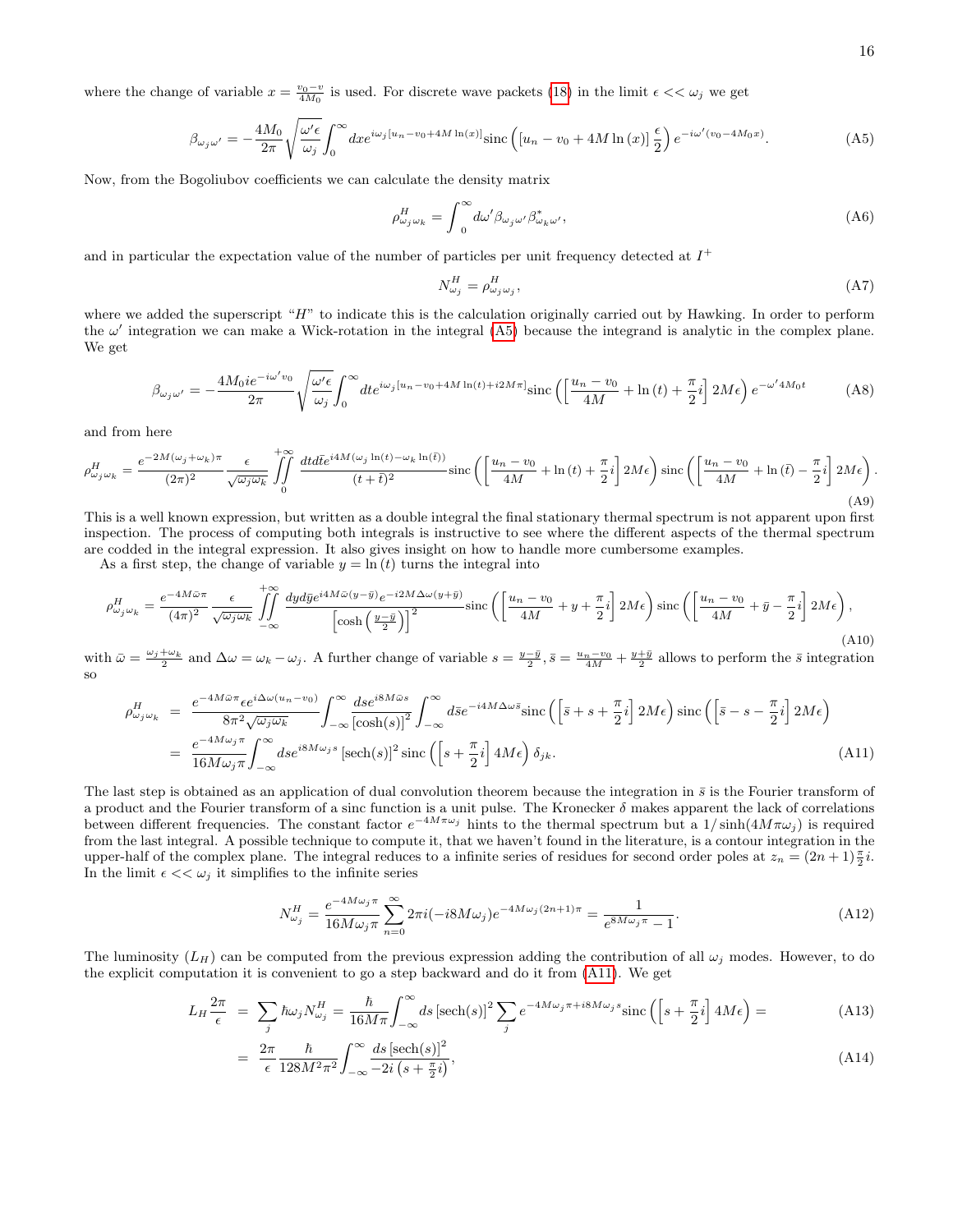where the explicit expression  $\omega_j = (j + 1/2)\epsilon$  is used to perform the summation in j. This integral can also be computed by a contour integration. Using the parity of sech and the fact that  $sech(z \pm i\pi) = -sech(z)$  is can be rewritten as

$$
\int_{-\infty}^{+\infty} \frac{ds \left[ \mathrm{sech}(s) \right]^2}{-2i \left( s + \frac{\pi}{2} i \right)} = \frac{1}{2} \left[ \int_{-\infty}^{+\infty} \frac{ds \left[ \mathrm{sech}(s) \right]^2}{-2i \left( s + \frac{\pi}{2} i \right)} + \int_{-\infty}^{+\infty} \frac{ds \left[ \mathrm{sech}(s) \right]^2}{-2i \left( -s + \frac{\pi}{2} i \right)} \right] = \frac{i}{4} \left[ \int_{-\infty}^{+\infty} \frac{ds \left[ \mathrm{sech}(s) \right]^2}{s + \frac{\pi}{2} i} - \int_{-\infty}^{+\infty} \frac{ds \left[ \mathrm{sech}(s - i\pi) \right]^2}{s - \frac{\pi}{2} i} \right] (A15)
$$
\n
$$
= \frac{i}{4} \oint_C dz \frac{\left[ \mathrm{sech}(z) \right]^2}{z + \frac{\pi}{2} i} = \frac{\pi}{6}
$$

where  $C = \{z : z \in \mathbb{R} \mid z \in \infty + i(0, -\pi) \mid z \in \mathbb{R} - i\pi \mid z \in -\infty + i(-\pi, 0)\}\$  and the result is obtained by computing the residue of the third order pole at  $z = -i\pi/2$ . Finally we get the known result

$$
L_H = \frac{\hbar}{768\pi M^2} \tag{A17}
$$

which gives the contribution to the luminosity of all the s-modes in the near-horizon approximation.

### <span id="page-16-0"></span>Appendix B: K-G equation in the near-horizon approximation

The first step to develop a quantum description of a field (in our case the free K-G field) is the study of the solution space in terms of data on a Cauchy surface. In the case of the K-G equation  $(10)$  for the exterior (regions I to V in Figure [1\)](#page-1-1) of the BH metric [\(1\)](#page-1-0) some care is required due to the Cauchy horizon C. Regions I to IV together form a globally hyperbolic region of space-time and therefore data on any Cauchy surface fixes a solution in the bulk.  $I^-$  is such a surface and this allows to build a quantization of the free scalar field using positive frequency spherical waves in that asymptotic region. One would also like to consider the null surface  $\Sigma \equiv H^+ \cup C \cup \{I^+ | u \le v_{s2}\}\.$  However  $H^+$  and C meet at the evaporation point  $i_e$  where the centrifugal potential is singular so the initial value problem is ill defined there. Despite the previous observation, in this paper we are using the near-horizon approximation to describe how solutions propagate and in this approximation the centrifugal potential is neglected. This allows to identify continuous data in  $\Sigma$  with smooth solutions in the bulk.

A second problem related to the Cauchy horizon is the matching of solutions in regions  $IV$  and  $V$ . We adopt the criteria that solutions should be smooth across C with the possible exception of shock waves coming from the evaporation point  $i_e$ . The rational for this criteria is that regions  $IV$  and  $V$  are part of the same Minkowski exterior region with no sources for the field other than  $i_e$ . As we will see in what follows, this allow us to use  $I^+ \cup H^+$  instead of  $\Sigma$  as a Cauchy surface to define an out-int quantization of the field, in analogy to the construction presented in the previous appendix for a non evaporating BH.

The previous condition allow us to study the propagation of spherical waves in the exterior of the BH provided two other usual conditions. One is the regularity at  $r = 0$  and guarantees the lack of source at the coordinates origin for the spherical waves. The second condition is the continuity of the wave fronts at the shells in Schwarzschild coordinates, which is the correct matching condition for null-shells [\[14\]](#page-19-3). Lets discuss the propagation of the relevant *out, int* and in modes.

#### 1. Spherical modes

To study the propagation of waves in geometry [\(1\)](#page-1-0) lets consider spherical waves of the form

$$
\chi_{lm}(r,v,\theta,\phi) = \frac{\phi_l(v,r)}{r} Y_l^m(\theta,\phi). \tag{B1}
$$

For this kind of solutions, the K-G equation [\(10\)](#page-2-2) in the near-horizon approximation reduces to

$$
\partial_u \partial_v \phi_l(v, r) = 0,\tag{B2}
$$

where the second null coordinate is  $u = v - 2r$  for the Minkowski regions  $I, IV \& V$  and  $u = v - 2r - 4M \ln \left| \frac{1}{2} \ln \left( \frac{1}{2} \ln \left| \frac{1}{2} \ln \left| \frac{1}{2} \ln \left| \frac{1}{2} \ln \left| \frac{1}{2} \ln \left| \frac{1}{2} \ln \left| \frac{1}{2} \ln \left| \frac{1}{2} \ln \left| \frac{1}{2} \ln \left$  $\frac{r-2M}{2M_0}$  for regions II&III. The equation becomes independent of  $l$  and the general solution is simply

<span id="page-16-1"></span>
$$
\phi(v, u) = F(v) + G(u). \tag{B3}
$$

This equation is exact in the case of spherically symmetric modes  $(l = 0)$  in regions I, IV &V. For this reason from now on we reduce our analysis to such modes.

#### 2. Propagation of out modes

Our main interest is focused in the propagation of out modes given by

$$
\phi^{out}(u) \sim \omega^{-1/2} e^{-i\omega u}, \quad at \quad I^+ \tag{B4}
$$

$$
\phi^{out}(v) = 0, at H^+. \tag{B5}
$$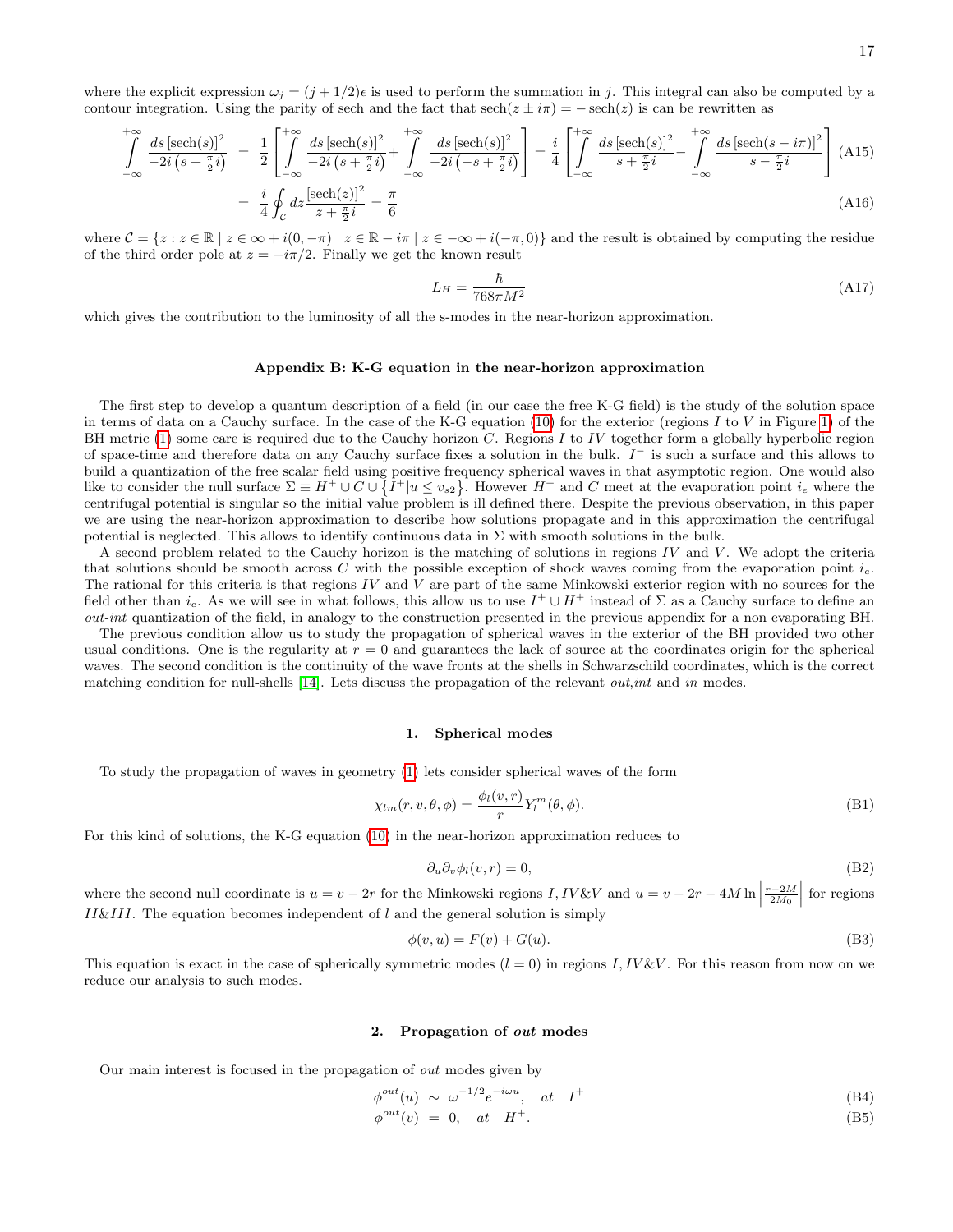18

In region V the general solution [\(B3\)](#page-16-1) imply  $G(u) = \omega^{-1/2} e^{-i\omega u}$  and the regularity at  $r = 0$  imply  $F(v) = -\omega^{-1/2} e^{-i\omega v}$  so the solution takes the form

$$
\phi_V^{out}(v, u) = \omega^{-1/2} \left[ e^{-i\omega u} - e^{-i\omega v} \right].
$$
\n(B6)

The fact that this solutions vanish at  $i_e$  allows to extended them continuously through C and into region IV as

$$
\phi_{IV}^{out}(v, u) = \omega^{-1/2} \left[ e^{-i\omega u} - e^{-i\omega v} \right]
$$

Continuity at  $v = v_{s2}$  and the value of the field at  $H^+$  imply

$$
\phi_{II,III}^{out}(v,u) = \omega^{-1/2} \left[ e^{-i\omega \hat{U}(u,v_{s2})} - e^{-i\omega v_{s2}} \right]
$$
\n(B7)

.

in regions II&III where

<span id="page-17-0"></span>
$$
\hat{U}(u,v) = v - 4M - 4MW \left[ sign(r - 2M) \exp\left(\frac{v - u - 4M}{4M}\right) \frac{M_0}{M} \right].
$$
\n(B8)

Finally, due to the continuity at  $v = v_{s1}$  and the regularity at  $r = 0$  the *out* modes becomes

$$
\phi_I^{out} = \omega^{-1/2} \left[ e^{-i\omega U(u)} - e^{-i\omega v_{s2}} \right] \quad for \quad v > v_{02}
$$
 (B9)

$$
\phi_I^{out} = \omega^{-1/2} \left[ e^{-i\omega U(u)} - e^{-i\omega U(v)} \right], \quad for \quad v < v_{02} \tag{B10}
$$

in region I with  $U(v)$  given by [\(12\)](#page-3-2). Notice that the restriction to  $\Sigma$  gives a continuous function. These are trivially continuous across IV and V and also, when restricted to  $H^+ \cup C$ , we get the continuous data

<span id="page-17-1"></span>
$$
\chi^{out}(r,v)|_{H^+\cup C} = \frac{1}{4\pi r\sqrt{\omega}} \times \begin{cases} e^{-i\omega v_{s2}} - e^{-i\omega v}, & v > v_{s2} \\ 0, & v < v_{s2} \end{cases}
$$
(B11)

Finally, if the modes are restricted to a null surface of constant  $u = u_0$  we get

<span id="page-17-3"></span>
$$
\chi^{out}(r,v)|_{u=u_0} = \frac{1}{4\pi r \sqrt{\omega}} \left[ e^{-i\omega u_0} - e^{-i\omega v_{s2}} \right] + \frac{1}{4\pi r \sqrt{\omega}} \times \begin{cases} e^{-i\omega v_{s2}} - e^{-i\omega v}, & v > v_{s2} \\ 0, & v_{s2} > v > v_{02} \\ e^{-i\omega v_{s2}} - e^{-i\omega U(v)}, & v < v_{02} \end{cases}
$$
(B12)

This represents radiation registering on  $I^-$  only at regions I and IV.

#### 3. Propagation of int modes

The *int* modes are generated by data at the horizon and no radiation at  $I^+$ . Given

$$
\phi^{int}(u) = 0 \quad at \quad I^+ \tag{B13}
$$

$$
\phi^{int}(v) = F(v), at H^+, \tag{B14}
$$

where F is a smooth function with the condition  $F(v_{02}) = F(v_{s2}) = 0$  in order to avoid sources at  $r = 0$  and at  $i_e$ . In the near-horizon approximation this implies

$$
\phi_I^{int}(v, u) = 0 \quad \text{for} \quad v < v_{02} \tag{B15}
$$

$$
\phi_I^{int}(v, u) = F(v), \quad \text{for} \quad v > v_{02} \tag{B16}
$$

in region I and  $\phi_{II}^{int}(v, u) = F(v)$  in region II. Finally  $\phi_{IV,V}^{int} = 0$  in the remaining Minkowski regions IV &V where no radiation is present. The data in  $H^+ \cup C$  is obviously continuous. In fact when restricted to  $\Sigma$  this modes take the value

<span id="page-17-2"></span>
$$
\chi^{int}|_{\Sigma} = \frac{1}{4\pi r\sqrt{\omega}} \times \begin{cases} 0, & u < v_{s2} \text{ at } I^+ \\ 0, & v > v_{s2} \text{ at } C \\ F(v), & v_{s2} > v > v_{02} \end{cases}
$$
(B17)

This is valid for any surface of  $u = u_0$  to the past and towards  $I^-$  where we simply get

<span id="page-17-4"></span>
$$
\chi^{int}(r,v) = \frac{1}{4\pi r \sqrt{\omega}} \times \begin{cases} 0, & v > v_{s2} \\ F(v), & v_{s2} > v > v_{02} \\ 0, & v < v_{02} \end{cases}
$$
(B18)

<sup>&</sup>lt;sup>6</sup> One way to arrive at  $I^-$ , parameterized by v and angular coordinates, is to take the limit  $u_0 \to -\infty$  for fixed v.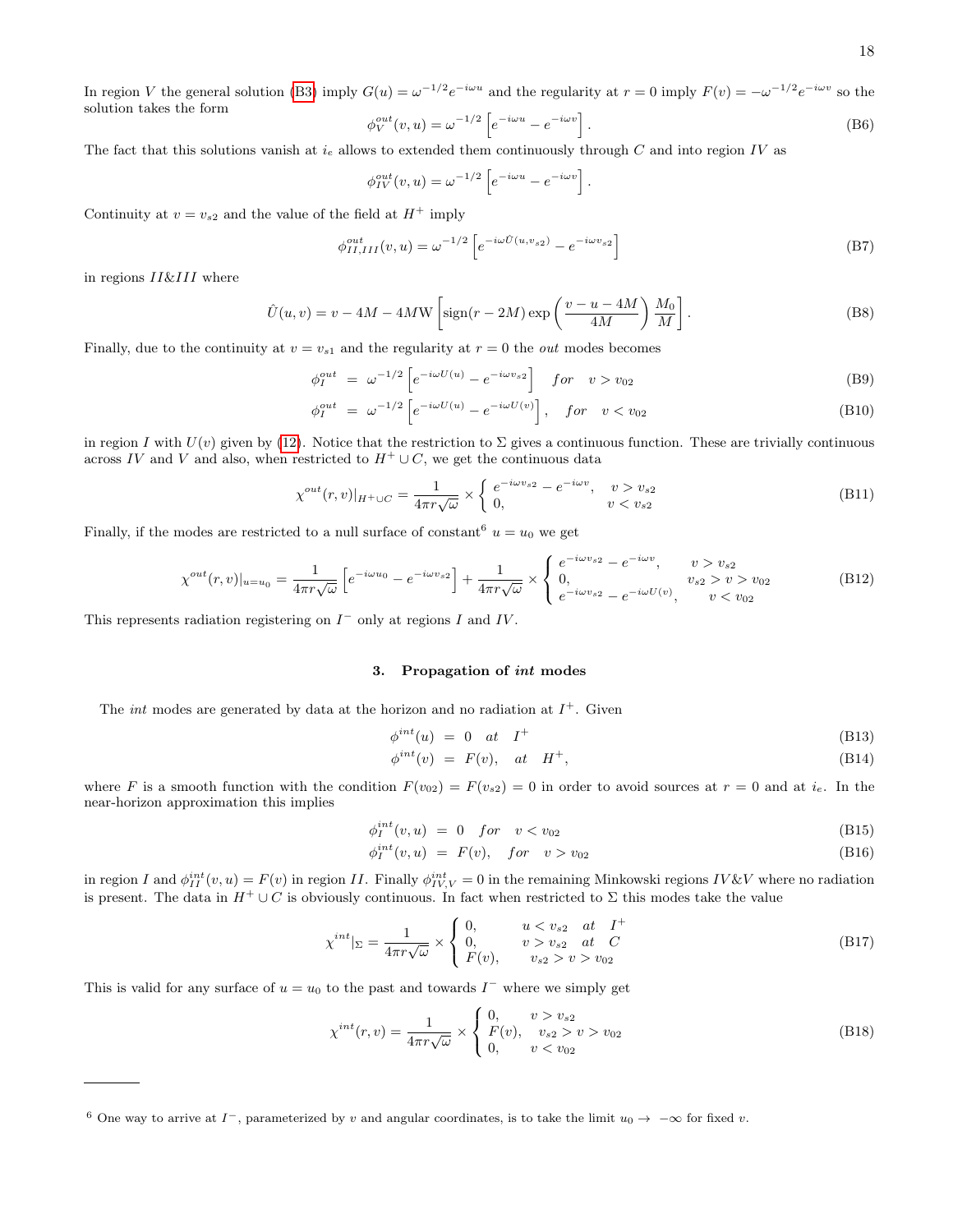# 4. Propagation of in modes

Starting with spherical modes in the past, given by

$$
\phi^{in}(v) \sim \omega'^{-1/2} e^{-i\omega' v} \quad at \quad I^-, \tag{B19}
$$

the regularity condition at  $r = 0$  imply

$$
\phi_I^{in}(v, u) = \omega'^{-1/2} \left[ e^{-i\omega' v} - e^{-i\omega' u} \right].
$$
\n(B20)

Due to the continuity at  $v = v_{s1}$  and the near-horizon approximation, in region II and III they become

$$
\phi_{II,III}^{in}(v,u) = \omega'^{-1/2} \left[ e^{-i\omega' v} - e^{-i\omega' \hat{U}(u,v_{s1})} \right].
$$
\n(B21)

Then, continuity at  $v = v_{s2}$  imply

$$
\phi_{IV}^{in} = \omega'^{-1/2} \left[ e^{-i\omega' v} - e^{-i\omega' \tilde{U}(u)} \right],\tag{B22}
$$

where

<span id="page-18-9"></span>
$$
\tilde{U}(u) = v_{s1} - 4M - 4MW \left[ \frac{v_{s2} - u - 4M}{4M} \exp\left(\frac{v_{s1} - u - 4M}{4M}\right) \right].
$$
\n(B23)

If we restrict the *int* modes to the Cauchy surface  $\Sigma$  we find a continuous data as expected, however  $\phi_{IV}$  can not be continuously extended to region V from data in C because a solution to the free K-G equation has to vanish at  $r = 0$ . A natural extension would be to match the solutions across C up to a shock wave coming from  $i_e$ . That gives us

$$
\phi_V^{in} = \omega'^{-1/2} \left[ e^{-i\omega' v} - e^{-i\omega' u} \right].
$$
\n(B24)

and the shock wave at  $C$  is fixed to

$$
\phi_V^{in}(v, v_{s2}) - \phi_{IV}^{in}(v, v_{s2}) = \omega'^{-1/2} \left[ e^{-i\omega' v_{02}} - e^{-i\omega' v_{s2}} \right].
$$
\n(B25)

This extension, however natural, doesn't come with a natural extension of the K-G product to  $I^+$ .

## 5. Cauchy surfaces and the Klein-Gordon product

We have shown that *out* and *int* modes span radiative solutions that register in disjoint regions of  $\Sigma$  (see expressions [B11](#page-17-1) and [B17\)](#page-17-2). Therefore they are orthogonal with respect to the K-G product. In the near-horizon approximation they also register in different regions of  $I^-$  as can be seen explicitly from [\(B12\)](#page-17-3) and [\(B18\)](#page-17-4). An important property of this modes is that the K-G product is invariant when  $\Sigma$  is replaced by  $H^+ \cup I^+$ . For *int* modes this is trivial because they do not register at C but for modes that have data  $G(v)$  at C, the K-G product is invariant only if the field in region V has the form  $\phi(v, u) = G(v) - G(u)$ . out modes fulfill this condition automatically, but any mode with data  $G(v_{s2}) \neq 0$  at  $i_e$  has to present a discontinuity at C. This is what happens with general solutions spanned by in modes. We can identify this discontinuity as a shock wave at  $C$  on top of the usual radiative modes but this doesn't give as a prescription for the extension of the K-G product to the future of C. Nevertheless we can compute the K-G product at  $\Sigma$  projecting back the *out* modes from  $H^+ \cup I^+$  in an unambiguous way and this is all we need to compute the relevant Bogoliubov coefficients.

- <span id="page-18-0"></span>[1] D. Marolf, Rep. Prog. Phys. 80, 092001 (2017) doi:10.1088/1361-6633/aa77cc [gr-qc/1703.02143].
- <span id="page-18-1"></span>[2] W.G. Unruh, R.M. Wald, Rep. Prog. Phys. 80, 092002 (2017) doi:10.1088/1361-6633/aa778e [arXiv: 1703.02140[hep-th]]
- <span id="page-18-2"></span>[3] G. Penington, JHEP 09, 002 (2020) doi:10.1007/JHEP09(2020)002 [\[arXiv:1905.08255](http://arxiv.org/abs/1905.08255) [hep-th]].

- <span id="page-18-4"></span>[6] D. N. Page, Phys. Rev. Lett. 71, 3743-3746 (1993) doi:10.1103/PhysRevLett.71.3743 [\[arXiv:hep-th/9306083](http://arxiv.org/abs/hep-th/9306083) [hep-th]].
- <span id="page-18-5"></span>[7] D. N. Page, JCAP 09, 028 (2013) doi:10.1088/1475-7516/2013/09/028 [\[arXiv:1301.4995](http://arxiv.org/abs/1301.4995) [hep-th]].
- <span id="page-18-6"></span>[8] W.A. Hiscock, Phys. Rev. D 23, 2813-2827 (1980) doi:10.1103/PhysRevD.23.2813.
- <span id="page-18-8"></span>[9] S. W. Hawking, Commun. Math. Phys. 43, 199 (1975) Erratum: [Commun. Math. Phys. 46, 206 (1976)]; L. Parker, "Quantum Field Theory in Curved Spacetime: Quantized Fields and Gravity (Cambridge Monographs on Mathematical Physics)", Cambridge University Press, Cambridge, UK (2009); J. Navarro-Salas, A. Fabbri, "Modeling Black Hole Evaporation", Imperial College Press, London, UK (2005).
- <span id="page-18-7"></span>[10] P. C. W. Davies, S. A. Fulling and W. G. Unruh, Phys. Rev. D 13 (1976), 2720-2723 doi:10.1103/PhysRevD.13.2720

<sup>[4]</sup> A. Almheiri, N. Engelhardt, D. Marolf and H. Maxfield, JHEP 12, 063 (2019) doi:10.1007/JHEP12(2019)063 [\[arXiv:1905.08762](http://arxiv.org/abs/1905.08762) [hep-th]].

<span id="page-18-3"></span><sup>[5]</sup> A. Almheiri, T. Hartman, J. Maldacena, E. Shaghoulian and A. Tajdini, Rev. Mod. Phys. 93, no.3, 035002 (2021) doi:10.1103/RevModPhys.93.035002 [\[arXiv:2006.06872](http://arxiv.org/abs/2006.06872) [hep-th]].